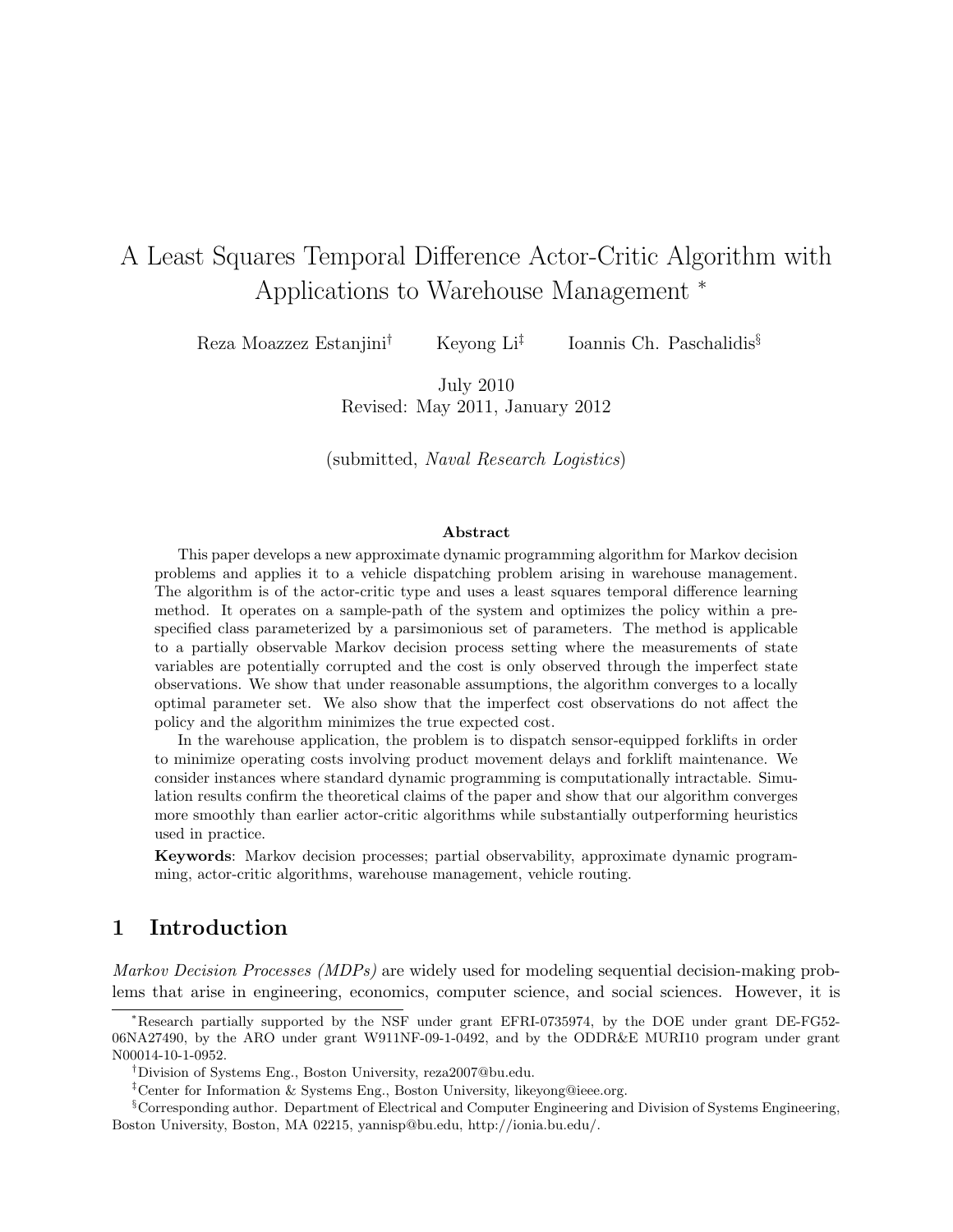well-known that many such problems suffer from the curse of dimensionality, which makes it difficult to obtain practical solutions for realistically-sized instances. In some cases, the system of interest is so complex that it is not even feasible to determine all the MDP model parameters explicitly. To overcome the difficulty, earlier work has focused on simulation-based *approximate dynamic programming* (see, [\[33,](#page-25-0) [17\]](#page-24-0)), treatments of which have appeared under the terms *reinforcement learning* [\[39\]](#page-25-1) and *neuro-dynamic programming* [\[10\]](#page-24-1). *Actor-critic algorithms* ([\[4\]](#page-23-0)), which we adopt in this work, fall within this broad category.

Actor-critic algorithms are typically used to optimize some *Randomized Stationary Policy (RSP)* using policy gradient estimation. RSPs are parameterized by a parsimonious set of parameters and the objective is to optimize the policy (hence, the use of gradient methods) with respect to these parameters. To that end, one needs to estimate appropriate policy gradients, which can be done using learning methods and is much more efficient than estimating/computing a cost-to-go function in the entire state-action space. Many different versions of actor-critic algorithms have been proposed, e.g., [\[11,](#page-24-2) [12,](#page-24-3) [18,](#page-24-4) [21,](#page-24-5) [27,](#page-25-2) [29,](#page-25-3) [35\]](#page-25-4), and they have been shown to be quite efficient for various applications (e.g., in robotics [\[31\]](#page-25-5) and robot navigation [\[37\]](#page-25-6), power management of wireless transmitters[\[7\]](#page-23-1), biology [\[23\]](#page-24-6), and optimal bidding for electricity generation companies [\[20\]](#page-24-7)).

A particularly attractive design of the actor-critic architecture was proposed in [\[25\]](#page-25-7), where the critic estimates the policy gradient using sequential observations from a sample path while the actor updates the policy at the same time, although at a slower time-scale. It was proved that the estimate of the critic tracks the slowly varying policy asymptotically under suitable conditions. A center piece of these conditions is a relationship between the actor step-size and the critic step-size, which will be discussed later.

The critic of [\[25\]](#page-25-7) uses first-order variants of the *Temporal Difference (TD)* algorithm (TD(1) and  $TD(\lambda)$ ). However, it has been shown that the least squares TD methods (LSTD and LSPE) are superior in terms of convergence rate; see [\[9,](#page-24-8) [13,](#page-24-9) [15,](#page-24-10) [24,](#page-24-11) [28\]](#page-25-8). LSTD and LSPE were first proposed for discounted cost problems in [\[15\]](#page-24-10) and [\[8\]](#page-23-2), respectively. Later, [\[24\]](#page-24-11) showed that the convergence rate of LSTD is optimal. More recently, [\[42\]](#page-26-0) proved the convergence of both LSTD and LSPE for the average cost problem and showed that both LSTD and LSPE enjoy the optimal convergence rate. Their results clearly demonstrated that LSTD and LSPE converge much faster and more reliably than TD(1) and TD( $\lambda$ ).

In this paper, we focus on average cost problems with finite state and control space (see [\[34\]](#page-25-9) for an introduction on how to solve average cost/reward problems). Motivated by these findings, we propose an actor-critic algorithm that adopts the least squares learning methods while, at the same time, maintains the concurrent update architecture of the actor and the critic. Note that [\[32\]](#page-25-10) also used LSTD in an actor-critic method mostly applicable to episodic problems, but the actor there had to wait for the critic to converge before making each policy update. Further, [\[32\]](#page-25-10) provided an approach to take advantage of the freedom of augmenting the set of basis functions for Q-value approximation; something which is not considered in the present paper. An interesting future direction could be the integration of the work in this paper with elements of [\[32\]](#page-25-10).

In addition to the use of LSTD, we demonstrate how the proposed algorithm can be modified to apply to a *Partially Observable Markov Decision Process (POMDP)* setting. Such a setting is rather natural in the particular warehouse management application we study. Partial observability in reinforcement learning algorithms has been studied before (see, for example, [\[26,](#page-25-11) [22,](#page-24-12) [5,](#page-23-3) [6,](#page-23-4) [1,](#page-23-5) [38,](#page-25-12) [40\]](#page-25-13)). [\[40\]](#page-25-13) first proposed the use of actor-critic algorithms for POMDPs with perfectly observable cost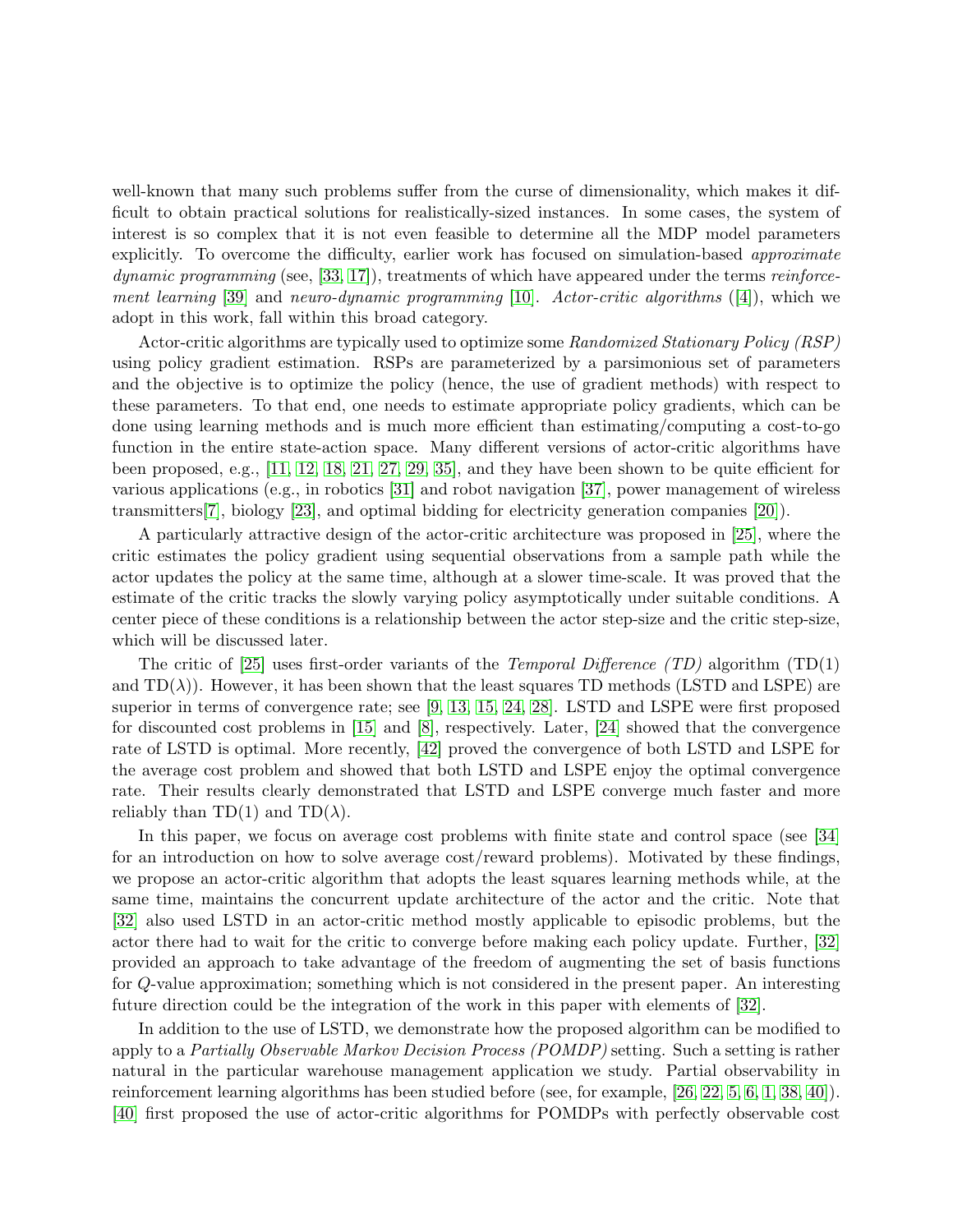and showed that the gradient estimation can be done by making the critic compute a value function (conditional mean of the true value function) which does not depend on the states. We built on this result and consider the case where the cost is also not perfectly observable. We show that under some separability assumptions, the corresponding actor-critic algorithm converges to the locally optimal solution despite the imperfect cost information.

The methodological work in this paper is motivated by and applied to the problem of intelligently dispatching forklifts in a warehouse. We are interested in sensor-equipped forklifts that can determine their status (condition monitoring), their physical location in the warehouse, and continuously transmit this information wirelessly to some central gateway. Leveraging the information made available, we design a forklift dispatching algorithm to minimize operational costs associated with product delivery delays and forklift maintenance. In this application, the POMDP setting is appropriate as the forklift localization and condition monitoring system is subject to estimation errors.

In what follows, formulation of the MDP problem is in Section [2.](#page-2-0) The LSTD actor-critic algorithm with concurrent updates is presented in Section [3.](#page-4-0) In Section [4,](#page-6-0) we propose the LSTD *Partially Observable* (LSTD-PO) actor-critic algorithm. The warehouse management application is then discussed in Section [5,](#page-8-0) where the effectiveness of the proposed algorithm is demonstrated. Conclusions are drawn in Section [6.](#page-17-0)

Notation: We use bold letters to denote vectors and matrices; typically vectors are lower case and matrices upper case. Vectors are assumed to be column vectors unless explicitly stated otherwise. For economy of space we write  $\mathbf{x} = (x_1, \dots, x_n)$  for the *n*-dimensional column vector  $\mathbf{x} \in \mathbb{R}^n$ . Transpose is denoted by prime. For any  $m \times n$  matrix **A**, with rows  $a_1, \ldots, a_m \in \mathbb{R}^n$ ,  $\mathbf{v}(\mathbf{A})$  will denote the column vector  $(a_1, \ldots, a_m)$ .  $\|\cdot\|$  will denote the Euclidean norm and  $\|\cdot\|_{\theta}$  a special norm in the MDP state-action space we will introduce. 0 denotes a vector or matrix with all components set to zero and I is the identity matrix.

## <span id="page-2-0"></span>2 Problem formulation

The problem considered here is rather standard and we will state it briefly.

#### 2.1 Average-cost MDP

Consider an average-cost MDP with finite state and action spaces. Let  $k$  denote time,  $\mathbb X$  denote the state space, and U denote the action space. Consider  $\mathbf{x} \in \mathbb{X}$  and  $u \in \mathbb{U}$ . Let  $g(\mathbf{x}, u)$  be the onestep cost. The policy candidates are assumed to belong to a parameterized family of *Randomized Stationary Policies* (RSPs)  $\{\mu_{\theta}(u|\mathbf{x}) \mid \theta \in \mathbb{R}^n\}$ . That is, given a state **x** and a parameter  $\theta$ , the policy applies action u with probability  $\mu_{\theta}(u|\mathbf{x})$ . The goal is to optimize the average cost over the *n*-dimensional vector  $\boldsymbol{\theta}$ .

Let  $p(\boldsymbol{\xi}|\mathbf{x}, u)$  denote the state transition probabilities (which are typically not explicitly known); that is,  $p(\boldsymbol{\xi}|\mathbf{x}, u)$  is the probability of transitioning to state  $\boldsymbol{\xi}$  given that action u is taken while the system is at state **x**. Under suitable ergodicity conditions,  $\{x_k\}$  and  $\{x_k, u_k\}$  are Markov chains with stationary distributions under a fixed policy. These stationary distributions are denoted by  $\pi_{\theta}(\mathbf{x})$  and  $\eta_{\theta}(\mathbf{x}, u)$ , respectively. The average cost of the MDP is thus well defined and given by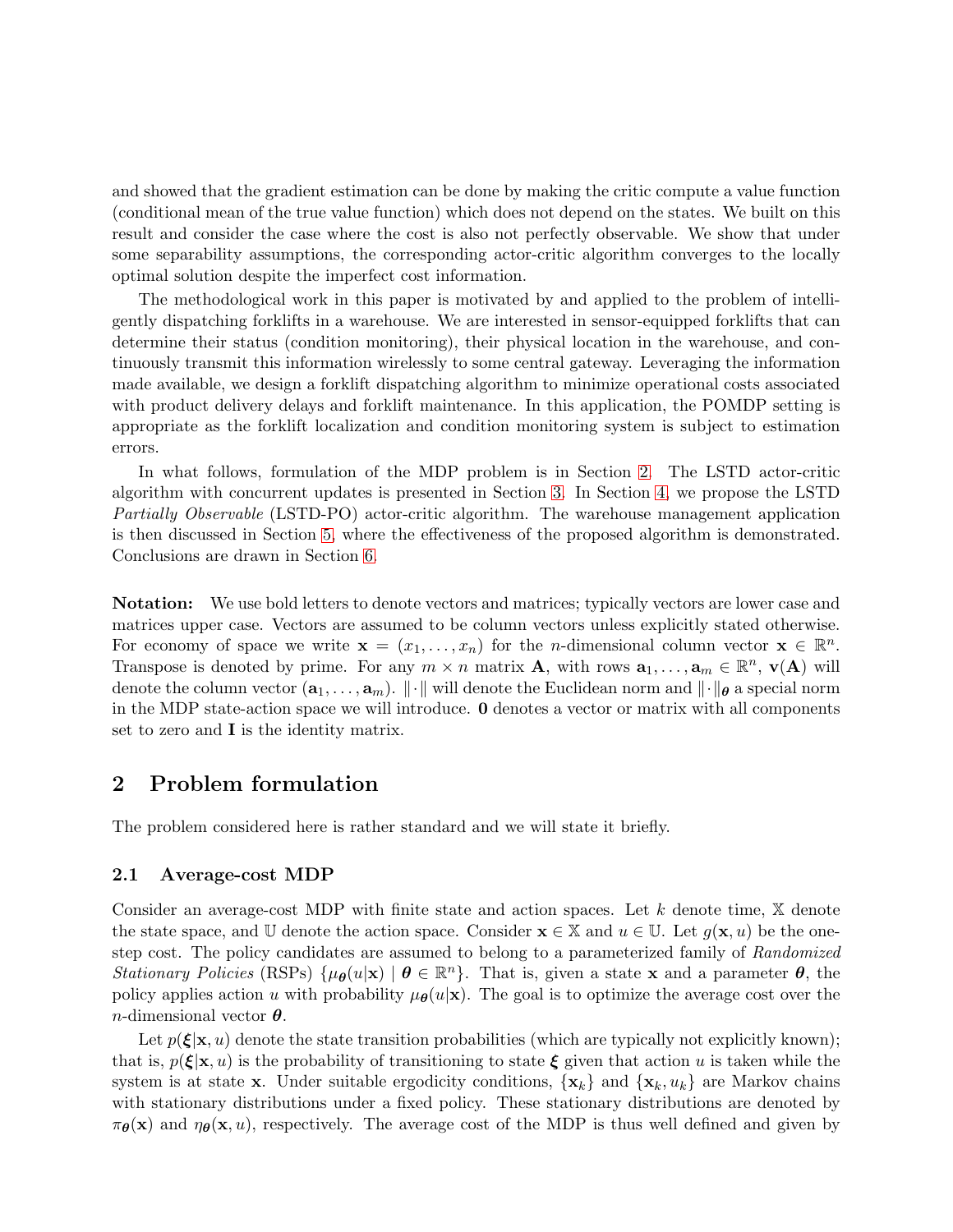<span id="page-3-1"></span> $\bar{\alpha}(\theta) = \sum_{\mathbf{x},u} \eta_{\theta}(\mathbf{x},u) g(\mathbf{x},u)$ . We will not elaborate on the ergodicity conditions, except to note that it suffices that the process  $\{x_k\}$  is irreducible and aperiodic given any  $\theta$ , and for any  $x \in \mathbb{X}$ and  $u \in \mathbb{U}$ ,

either 
$$
\inf_{\theta} \mu_{\theta}(u|\mathbf{x}) > 0
$$
 or  $\mu_{\theta}(u|\mathbf{x}) \equiv 0$  (1)

(see Theorem 2.6 of [\[24\]](#page-24-11)). One possible form of RSP that satisfies this assumption uses the Boltzmann-like distribution:

<span id="page-3-0"></span>
$$
\mu_{\theta}(u|\mathbf{x}) = \frac{\chi(\mathbf{x}, u)e^{h(u, \mathbf{x}, \theta)}}{\sum_{a \in \mathbb{U}} \chi(\mathbf{x}, u)e^{h(a, \mathbf{x}, \theta)}},\tag{2}
$$

where  $\chi(\mathbf{x}, u)$  is nonnegative. Note that it is possible to assign zero to  $\chi(\mathbf{x}, u)$  for some pairs of  $(x, u)$ , i.e., exclude certain actions for some state values. The Boltzmann policy offers a nice balance of flexibility and simplicity. Indeed, it turns out to be sufficient for the warehouse vehicle dispatching problem discussed later in the paper. The RSP can be expensive to compute when the action space is large, but in typical applications including the warehouse case, the action space is relatively small.

### 2.2 Actor-Critic algorithm

With no explicit model of the state transitions but only a sample path denoted by  $\{x_k, u_k\}$ , the actor-critic algorithms typically optimize  $\theta$  locally in the following way: first, the critic estimates the policy gradient

$$
\nabla \bar{\alpha}(\boldsymbol{\theta}) = (\frac{\partial \bar{\alpha}(\boldsymbol{\theta})}{\partial \theta_1}, \dots, \frac{\partial \bar{\alpha}(\boldsymbol{\theta})}{\partial \theta_n})
$$
\n(3)

using some type of a *Temporal Difference (TD)* algorithm; then the actor modifies the policy parameter along the gradient direction.

Define the so-called  $Q_{\theta}$ -value function as any function satisfying the Poisson equation

$$
Q_{\boldsymbol{\theta}}(\mathbf{x},u) = g(\mathbf{x},u) - \bar{\alpha}(\boldsymbol{\theta}) + (P_{\boldsymbol{\theta}}Q_{\boldsymbol{\theta}})(\mathbf{x},u),
$$

where the operator  $P_{\theta}$  denotes taking expectation after one transition, namely,  $(P_{\theta}Q)(\mathbf{x},u)$  =  $\sum_{\xi \in \mathbb{X}, \nu \in \mathbb{U}} \mu_{\theta}(\nu | \xi) p(\xi | \mathbf{x}, u) Q(\xi, \nu)$ .  $Q_{\theta}(\mathbf{x}, u)$  can be interpreted as the expected future excess cost (on top of the average cost) we incur if we start at state x, apply control u, and then follow the RSP  $\mu_{\theta}$ . Let now

$$
\boldsymbol{\psi}_{\boldsymbol{\theta}}(\mathbf{x},u)=(\psi_{\boldsymbol{\theta}}^1(\mathbf{x},u),\ldots,\psi_{\boldsymbol{\theta}}^n(\mathbf{x},u)),
$$

where

$$
\psi_{\boldsymbol{\theta}}^{i}(\mathbf{x},u)=\frac{\partial}{\partial\theta_{i}}\ln\mu_{\boldsymbol{\theta}}(u|\mathbf{x}),\ i=1,\ldots,n.
$$

It is assumed that  $\psi_{\theta}(\mathbf{x}, u)$  is bounded and continuously differentiable, which is true for policies of the form [\(2\)](#page-3-0). We make the convention  $\psi_{\theta}(\mathbf{x}, u) = \mathbf{0}$  when  $\mu_{\theta}(u|\mathbf{x}) = 0$  for all values of  $\theta$  (cf. Assumption [\(1\)](#page-3-1)).

A key fact underlying the actor-critic algorithm is that the policy gradient can be expressed as (see [\[25\]](#page-25-7) for more details)

$$
\frac{\partial \bar{\alpha}(\boldsymbol{\theta})}{\partial \theta_i} = \langle Q_{\boldsymbol{\theta}}, \psi_{\boldsymbol{\theta}}^i \rangle_{\boldsymbol{\theta}}, \ i = 1, \ldots, n,
$$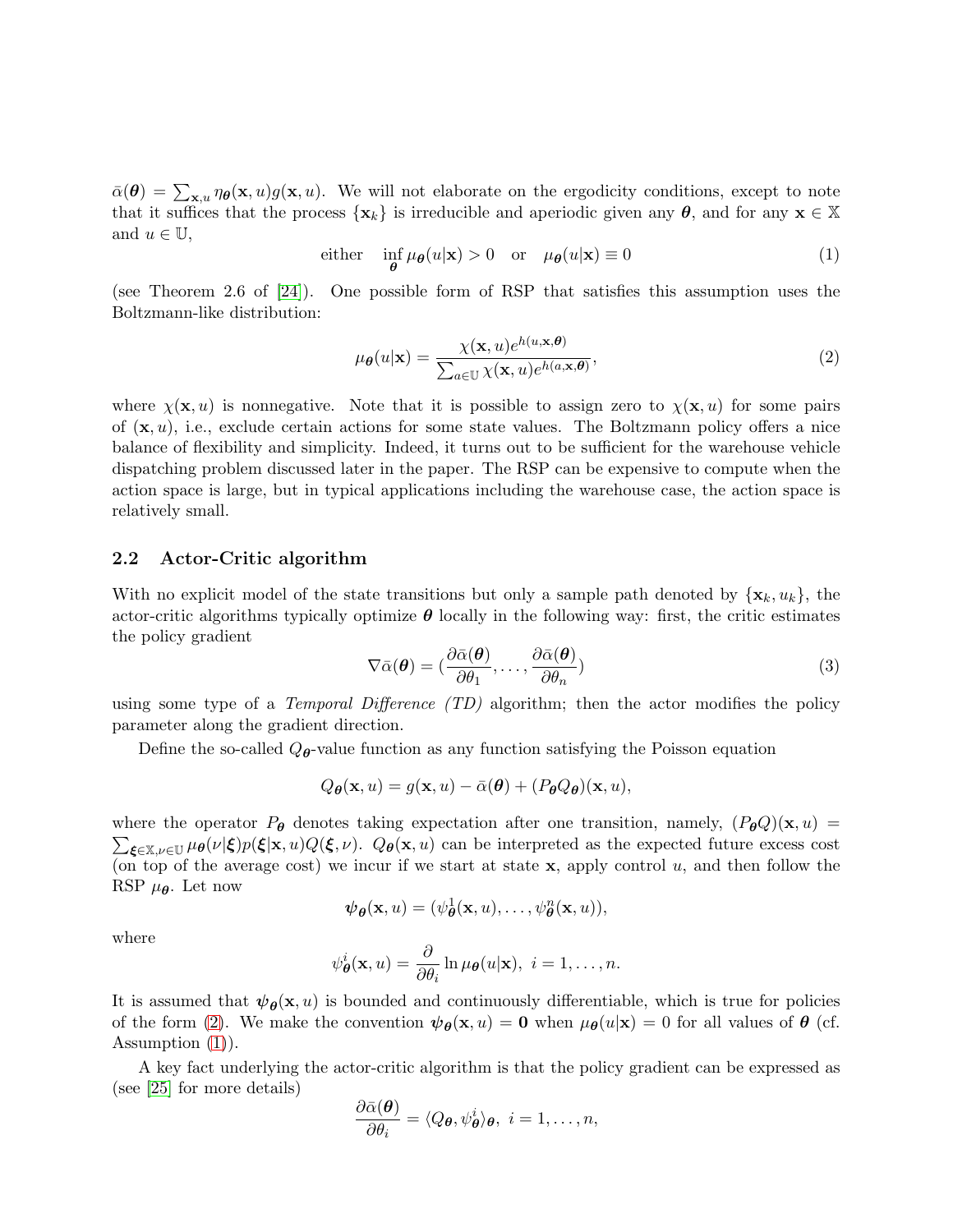<span id="page-4-1"></span>where the operator  $\langle \cdot, \cdot \rangle_{\theta}$  is defined as: for any two functions  $f_1$  and  $f_2$  of **x** and u,

$$
\langle f_1, f_2 \rangle_{\boldsymbol{\theta}} \stackrel{\triangle}{=} \sum_{\mathbf{x}, u} \eta_{\boldsymbol{\theta}}(\mathbf{x}, u) f_1(\mathbf{x}, u) f_2(\mathbf{x}, u). \tag{4}
$$

This is very interesting because it suggests an equivalent class of the  $Q_{\theta}$ -value function in terms of estimating the policy gradient. For any function  $f(\mathbf{x}, u)$ , let **f** be its vector representation in  $\mathbb{R}^{|\mathbb{X}||\mathbb{U}|}$  — the notations **Q** and  $\psi_{\theta}^{i}$  (used next) are instances of this vector representation. Then, the operator [\(4\)](#page-4-1) defines a inner product in  $\mathbb{R}^{\mathbb{X}[\mathbb{U}]}$ . Let  $\|\cdot\|_{\theta}$  denote the norm induced by this inner product, i.e.,  $\|\mathbf{f}\|_{\boldsymbol{\theta}}^2 = \langle \mathbf{f}, \mathbf{f} \rangle_{\boldsymbol{\theta}} = \langle \overline{f}, \overline{f} \rangle_{\boldsymbol{\theta}}$ . Let also  $\mathscr{S}_{\boldsymbol{\theta}}$  be the subspace of  $\mathbb{R}^{|\mathbb{X}||\mathbb{U}|}$  spanned by the vectors  $\psi^i_{\theta}, i = 1, \ldots, n$ . Next, denote by  $\Pi_{\theta}$  the projection with respect to the norm  $\|\cdot\|_{\theta}$  onto  $\mathscr{S}_{\theta}$ , i.e., for any  $f \in \mathbb{R}^{|\mathbb{X}||\mathbb{U}|}$ ,  $\Pi_{\theta}f$  is the unique vector in  $\mathscr{S}_{\theta}$  that minimizes  $\|\mathbf{f} - \hat{\mathbf{f}}\|_{\theta}$  over all  $\hat{\mathbf{f}} \in \mathscr{S}_{\theta}$ . Since for all  $i$ 

$$
\langle Q_{\boldsymbol{\theta}}, \boldsymbol{\psi}^i_{\boldsymbol{\theta}} \rangle_{\boldsymbol{\theta}} = \langle \Pi_{\boldsymbol{\theta}} Q_{\boldsymbol{\theta}}, \boldsymbol{\psi}^i_{\boldsymbol{\theta}} \rangle_{\boldsymbol{\theta}},
$$

it is sufficient to know the projection of  $\mathbf{Q}_{\theta}$  onto  $\mathscr{S}_{\theta}$  in order to compute  $\nabla \bar{\alpha}(\theta)$ . Consequently, for policy gradient estimation, one may substitute  $Q_{\theta}$  with a parametric linear architecture of the following form (see [\[25\]](#page-25-7)):

<span id="page-4-2"></span>
$$
Q_{\boldsymbol{\theta}}^{\mathbf{r}}(\mathbf{x},u) = \boldsymbol{\psi}_{\boldsymbol{\theta}}'(\mathbf{x},u)\mathbf{r}^*, \qquad \mathbf{r}^* \in \mathbb{R}^n.
$$
 (5)

This dramatically reduces the complexity of learning from the space  $\mathbb{R}^{|\mathbb{X}||\mathbb{U}|}$  to the space  $\mathbb{R}^n$ . Furthermore, the temporal difference algorithms can be used to learn such an  $\mathbf{r}^*$  effectively. The elements of  $\psi_{\theta}(\mathbf{x}, u)$  are understood as basis functions used to develop an approximation of the policy gradient. To sum up the key point of this section: the policy gradient of the average cost MDP can be expressed as

$$
\frac{\partial \bar{\alpha}(\boldsymbol{\theta})}{\partial \theta_i} = \langle \boldsymbol{\psi}_{\boldsymbol{\theta}}'(\mathbf{x}, u) \mathbf{r}^*, \psi_{\boldsymbol{\theta}}^i \rangle_{\boldsymbol{\theta}}.
$$
\n(6)

The actor-critic algorithm aims at finding good approximations of  $r^*$ , and consequently of the policy gradient.

### <span id="page-4-0"></span>3 Actor-Critic algorithm using LSTD

The critic in [\[25\]](#page-25-7) used either  $TD(\lambda)$  or  $TD(1)$ . The algorithm we propose uses a least squares TD method (LSTD) instead, as it has been shown to provide far superior performance([\[42\]](#page-26-0)).

The actor and the critic updates take place in the course of a simulation of a single sample path of the MDP. Let  $\mathbf{x}_k$  denote the state of the system at time k. Let  $\mathbf{r}_k$ , the iterate for  $\mathbf{r}^*$  in [\(5\)](#page-4-2), be the parameter vector of the critic at time k,  $\theta_k$  be the parameter vector of the actor at time k, and  $\mathbf{x}_{k+1}$  be the new state, obtained after action  $u_k$  is applied when the state is  $\mathbf{x}_k$ . A new action  $u_{k+1}$ is generated according to the RSP corresponding to the actor parameter  $\theta_k$  (see [\[25\]](#page-25-7)). The critic and the actor carry out the following updates where  $\alpha_k$  is an estimate of the average cost,  $\mathbf{z}_k \in \mathbb{R}^n$ is often called Sutton's eligibility trace [\[39\]](#page-25-1) which is a weighted sum of the present and past feature vectors obtained from the simulations,  $\mathbf{b}_k \in \mathbb{R}^n$  represents the eligibility trace scaled by the drifts of single period reward from the average cost, and  $\mathbf{A}_k \in \mathbb{R}^{n \times n}$  is a sample estimate of the matrix formed by  $\mathbf{z}_k(\psi_{\theta_k}'(\mathbf{x}_{k+1}, u_{k+1}) - \psi_{\theta_k}'(\mathbf{x}_k, u_k)).$ 

#### LSTD Actor-Critic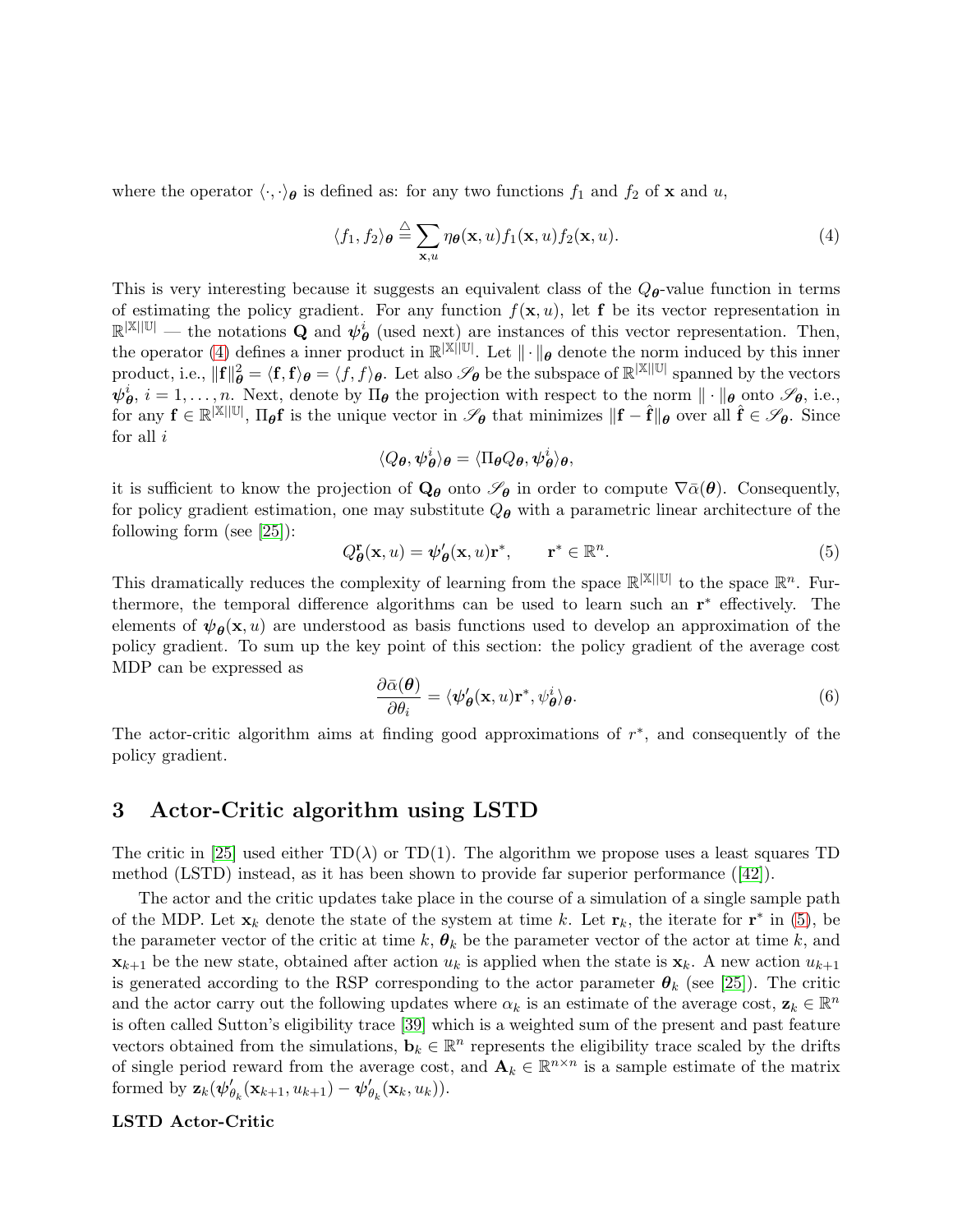#### Initialization:

Set all entries in  $\mathbf{z}_0, \alpha_0, \mathbf{A}_0, \mathbf{b}_0$  and  $\mathbf{r}_0$  to zeros. Let  $\theta_0$  take some initial value, potentially corresponding to a heuristic policy.

#### <span id="page-5-1"></span>Critic:

$$
\alpha_{k+1} = \alpha_k + \gamma_k \left[ g(\mathbf{x}_k, u_k) - \alpha_k \right],
$$
  
\n
$$
\mathbf{z}_{k+1} = \lambda \mathbf{z}_k + \psi_{\boldsymbol{\theta}_k}(\mathbf{x}_k, u_k),
$$
  
\n
$$
\mathbf{b}_{k+1} = \mathbf{b}_k + \gamma_k \left[ (g(\mathbf{x}_k, u_k) - \alpha_k) \mathbf{z}_k - \mathbf{b}_k \right],
$$
  
\n
$$
\mathbf{A}_{k+1} = \mathbf{A}_k + \gamma_k \left[ \mathbf{z}_k (\psi_{\theta_k}'(\mathbf{x}_{k+1}, u_{k+1}) - \psi_{\theta_k}'(\mathbf{x}_k, u_k)) - \mathbf{A}_k \right],
$$
\n(7)

where  $\lambda \in [0, 1), \gamma_k \stackrel{\triangle}{=} \frac{1}{k}$  $\frac{1}{k}$  corresponds to the original LSTD, and finally

$$
\mathbf{r}_{k+1} = -\mathbf{A}_k^{-1} \mathbf{b}_k. \tag{8}
$$

#### <span id="page-5-3"></span>Actor:

<span id="page-5-4"></span>
$$
\boldsymbol{\theta}_{k+1} = \boldsymbol{\theta}_k - \beta_k \Gamma(\mathbf{r}_k) \boldsymbol{\psi}_{\theta_k}'(\mathbf{x}_{k+1}, u_{k+1}) \mathbf{r}_k \boldsymbol{\psi}_{\theta_k}(\mathbf{x}_{k+1}, u_{k+1}).
$$
\n(9)

In the above,  $\{\gamma_k\}$  controls the critic step-size, while  $\{\beta_k\}$  and  $\Gamma(\mathbf{r})$  control the actor step-size together. An implementation of this algorithm needs to make these choices. The role of  $\Gamma(\mathbf{r})$  is mainly to keep the actor updates bounded, and we can for instance use

$$
\Gamma(\mathbf{r}) = \begin{cases} \frac{D}{||\mathbf{r}||}, & \text{if } ||\mathbf{r}|| > D, \\ 1, & \text{otherwise}, \end{cases}
$$

<span id="page-5-0"></span>for some  $D > 0$ .  $\{\beta_k\}$  is a deterministic and non-increasing sequence for which we need to have

$$
\sum_{k} \beta_k = \infty, \quad \sum_{k} \beta_k^2 < \infty, \quad \lim_{k \to \infty} \frac{\beta_k}{\gamma_k} = 0,\tag{10}
$$

An example of  $\{\beta_k\}$  satisfying Eq. [\(10\)](#page-5-0) is

$$
\beta_k = \frac{c}{k \ln k}, \quad k > 1,
$$

where  $c > 0$  is a constant parameter.

Note that the critic update above is essentially the standard LSTD [\[42\]](#page-26-0), and the actor update is the same as that of [\[25\]](#page-25-7). However, the nontrivial task here is to show that the combination works. Specifically, we need to show that the LSTD critic also converges despite policy updates of the actor, and consequently the actor converges as well. The conclusion is stated in the following theorem, while the proof is given in Appendix [A.](#page-17-1)

<span id="page-5-2"></span>**Theorem 3.1** *[Convergence] For the LSTD actor-critic with some step-size sequence*  $\{\beta_k\}$  *satisfying* [\(10\)](#page-5-0) and for any  $\epsilon > 0$ , there exists some  $\lambda$  sufficiently close to 1 such that  $\liminf_k ||\nabla \bar{\alpha}(\theta_k)|| < \epsilon$ *w.p.1. That is,*  $\theta_k$  *visits an arbitrary neighborhood of a stationary point infinitely often.*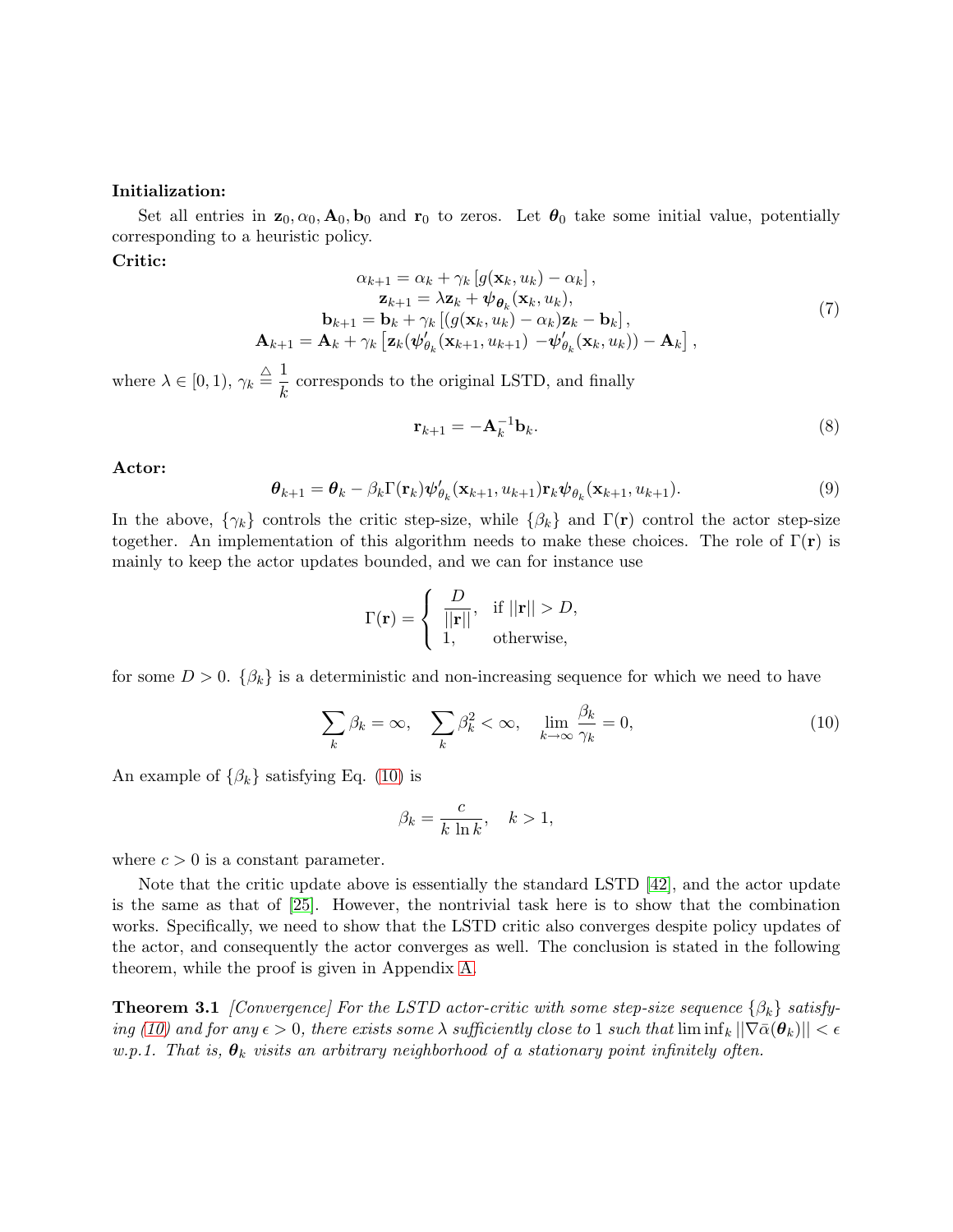## <span id="page-6-0"></span>4 Actor-Critic algorithms for POMDPs with indirectly observed cost

A *Partially Observable Markov Decision Process* (POMDP) is a generalization of an MDP in which the system dynamics follow an MDP but the agent cannot directly observe the underlying state. Instead, it may maintain a probability distribution over the set of possible states, based on a set of observations. The POMDP framework is general enough to model a variety of real-world sequential decision processes (for a review, see [\[16\]](#page-24-13)).

It was shown in [\[40\]](#page-25-13) that if the cost of a POMDP is perfectly observable, then the analytical results on TD and actor-critic algorithms can be transferred without difficulty. In this section, the application of the LSTD actor-critic algorithm is extended to the case of a POMDP where, in addition to the state being partially observable, the critic observes the cost only through its (noisy) observations of the state. To the best of our knowledge, there is no previous work in the literature that considers such a POMDP model in an actor-critic framework. There can be a number of reasons why the cost is not directly observable. For example, the wear of an equipment can be precisely known only at the time of maintenance, not at the time of operation. However, one may have a less precise but more timely estimate of this cost based on the usage of the equipment. In this section, and under reasonable assumptions, the actor-critic algorithms are modified to overcome the imperfect knowledge of costs. An example scenario is the warehouse vehicle dispatching problem we tackle later.

Consider the formulation introduced in Section [2](#page-2-0) and suppose the state x has a bijective representation  $(\mathbf{x}^{(1)}, \mathbf{x}^{(2)}, \dots, \mathbf{x}^{(M)})$  where  $\mathbf{x}^{(1)} \in \mathbb{X}^{(1)}, \mathbf{x}^{(2)} \in \mathbb{X}^{(2)}, \dots, \mathbf{x}^{(M)} \in \mathbb{X}^{(M)}$ . Of course, the non-trivial case  $M > 1$  is of interest, especially where the size of the problem grows mostly due to M, while the cardinality of each individual  $\mathbb{X}^{(l)}$  remains moderate. For the observation model, to which we will also be referring to as the *noise model*, assume that an observation y is generated from the true state x according to some known probability distribution  $p(y|x)$  represented as a matrix  $P_{y|x}$  (with rows and columns indexed by the possible values of x and y, respectively). It is further assumed that the observations belong to the state space, i.e.,  $\mathbf{y}_k$  is represented by  $(\mathbf{y}^{(1)}, \mathbf{y}^{(2)}, \dots, \mathbf{y}^{(M)})$  where  $\mathbf{y}^{(l)} \in \mathbb{X}^{(l)}$ ,  $l = 1, \dots, M$ . Note that the partial observability here is in the sense that observations are subject to noise and errors. Furthermore, it is assumed that the cost is *separable* as indicated in the following assumption.

### <span id="page-6-1"></span>Assumption A

(i) (Separability) The cost function can be written as  $g(\mathbf{x}, u) = g_1(\mathbf{x}^{(1)}) + g_2(\mathbf{x}^{(2)}) + \cdots$  $g_M(\mathbf{x}^{(M)})+g_U(u).$ 

*(ii) The noise model can also be expressed as* M *independent distributions represented by full-rank*  $matrices \mathbf{P}_{\mathbf{y}^{(l)}|\mathbf{x}^{(l)}}, l = 1, \ldots, M.$ 

Note that it is realistic to assume the invertibility of  $P_{y^{(l)}|x^{(l)}},$  because in most applications, the quality of state observations is reasonably good, hence,  $P_{y^{(l)}|x^{(l)}}$  is close to the identity matrix. The RSP in the POMDP case is chosen to be a function of the observation; that is,  $\mu_{\theta}(u_k|\mathbf{y}_k)$ . This form of RSP can be accommodated by augmenting the state to  $\{x_k, y_k\}$ . As shown in [\[40\]](#page-25-13), the actor-critic algorithm still converges to the optimal policy if the cost is perfectly observed. For the case where the cost is not perfectly observable, we introduce the following LSTD *Partially Observable* (LSTD-PO) actor-critic algorithm.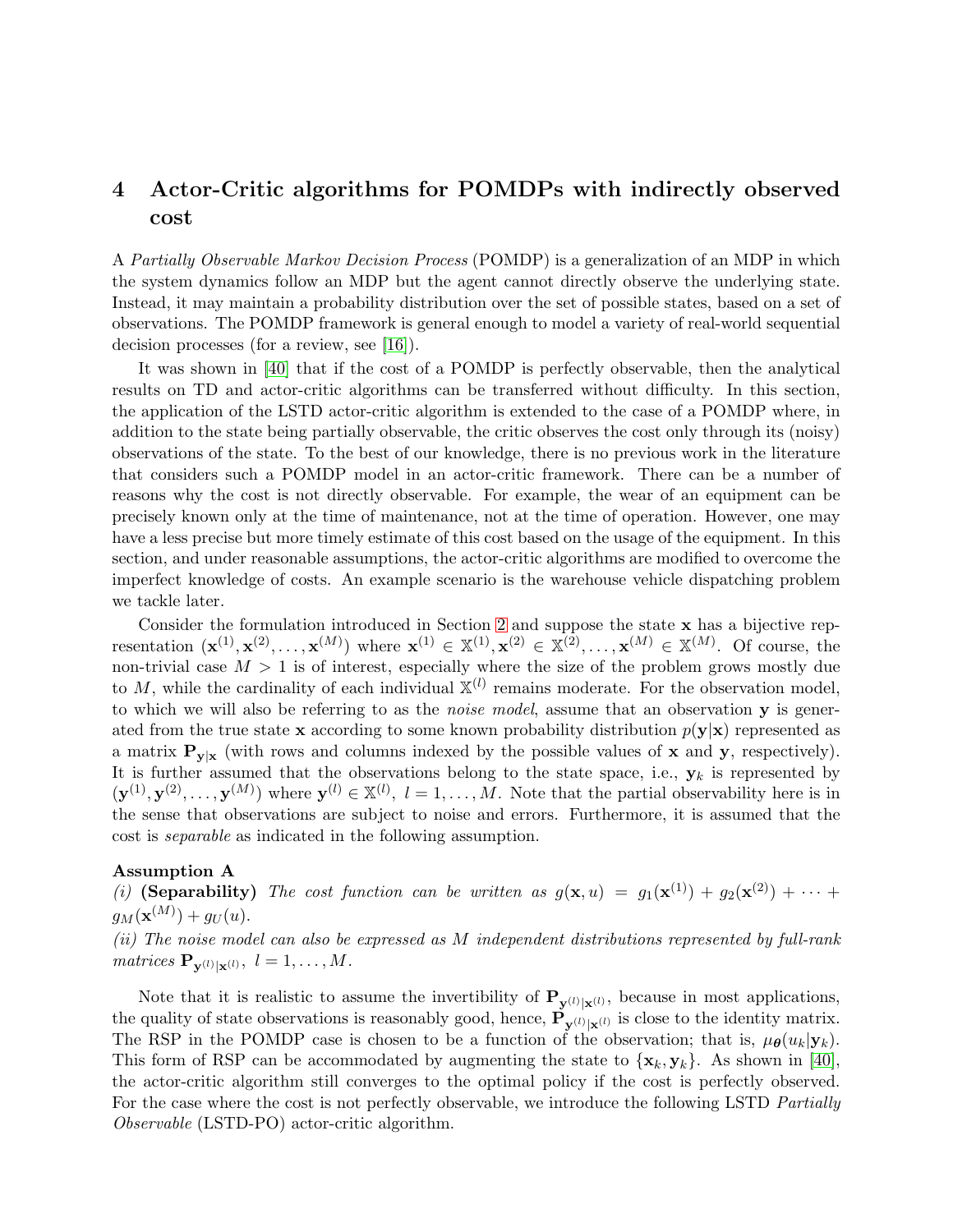## LSTD-PO Actor-Critic for POMDP with Indirectly Observed Cost

### Initialization:

Set  $\mathbf{z}_0, \alpha_0, \mathbf{A}_0, \mathbf{b}_0$  and  $\mathbf{r}_0$  to zeros. Let  $\boldsymbol{\theta}_0$  take some initial value, potentially corresponding to a heuristic policy.

#### <span id="page-7-0"></span>Critic:

$$
\alpha_{k+1} = \alpha_k + \gamma_k \left[ \tilde{g}(\mathbf{y}_k, u_k) - \alpha_k \right],
$$
  
\n
$$
\mathbf{z}_{k+1} = \lambda \mathbf{z}_k + \psi_{\theta_k}(\mathbf{y}_k, u_k),
$$
  
\n
$$
\mathbf{b}_{k+1} = \mathbf{b}_k + \gamma_k \left[ \left( \tilde{g}(\mathbf{y}_k, u_k) - \alpha_k \right) \mathbf{z}_k - \mathbf{b}_k \right],
$$
  
\n
$$
\mathbf{A}_{k+1} = \mathbf{A}_k + \gamma_k \left[ \mathbf{z}_k (\psi_{\theta_k}^{\prime}(\mathbf{y}_{k+1}, u_{k+1}) - \psi_{\theta_k}^{\prime}(\mathbf{y}_k, u_k)) - \mathbf{A}_k \right],
$$
  
\n
$$
\mathbf{r}_{k+1} = -\mathbf{A}_k^{-1} \mathbf{b}_k.
$$
\n(11)

In the above,  $\lambda \in [0, 1), \gamma_k \stackrel{\triangle}{=} \frac{1}{k}$  $\frac{1}{k}$ , and

$$
\tilde{g}(\mathbf{y}, u) = \sum_{l=1}^{M} \sum_{\mathbf{x}^{(l)}} \nu_{I(\mathbf{x}^{(l)}), I(\mathbf{y}^{(l)})}^{(l)} g_l(\mathbf{x}^{(l)}) + g_U(u),
$$
\n(12)

where  $I(\cdot)$  is a function that returns the index of a given element  $\mathbf{x}^{(l)}$  in the component space  $\mathbb{X}^{(l)}$ (consistently with the ordering of the rows and columns of  $\mathbf{P}_{\mathbf{y}^{(l)}|\mathbf{x}^{(l)}}$ ), and  $\nu_{i,j}^{(l)}$  is the element located on the *i*th row and *j*th column of  $P_{\nu(l)}^{-1}$  $\mathbf{y}^{(l)}|\mathbf{x}^{(l)}$ . For convenience, from now on the notation  $\nu^{(l)}_{\mathbf{x}^{(l)}}$  $\mathbf{x}^{(l)}, \mathbf{y}^{(l)}$ will be used for  $\nu_{I(s)}^{(l)}$  $I(\mathbf{x}^{(l)}),I(\mathbf{y}^{(l)})$ , and  $\tilde{g}$  will be called the *cost proxy*. As will be shown, this cost proxy averages to the same value as the true cost.

#### Actor:

$$
\boldsymbol{\theta}_{k+1} = \boldsymbol{\theta}_k - \beta_k \Gamma(\mathbf{r}_k) \boldsymbol{\psi}_{\boldsymbol{\theta}_k}'(\mathbf{y}_{k+1}, u_{k+1}) \mathbf{r}_k' \boldsymbol{\psi}_{\boldsymbol{\theta}_k}(\mathbf{y}_{k+1}, u_{k+1}).
$$
\n(13)

<span id="page-7-1"></span>The step size sequences follow the same rules as in the previous section. Note that the only difference here is the introduction of the cost proxy.

**Theorem 4.1** *For any policy parameter*  $\theta$ *, the average true cost*  $\bar{\alpha}_{\theta}$  *equals the average cost proxy* 

$$
\tilde{\alpha}_{\boldsymbol{\theta}} = \sum_{\mathbf{y},u} \tilde{\eta}_{\boldsymbol{\theta}}(\mathbf{y},u) \tilde{g}(\mathbf{y},u),
$$

*where*  $\tilde{\eta}_{\theta}(\mathbf{y}, u)$  *is the stationary distribution of the process*  $\{\mathbf{y}_k, u_k\}$ *.* 

See Appendix [B](#page-22-0) for the proof.

#### Remarks :

- 1. We should clarify that the average true cost  $\bar{\alpha}_{\theta}$  is the average cost resulting from the RSP  $\mu_{\theta}(u|\mathbf{y})$  applied to the "noisy" version of the state and is not equal to the average cost of an RSP  $\mu_{\theta}(u|\mathbf{x})$  that has access to the true state. Clearly the optimal (over  $\theta$ ) former RSP is suboptimal to the optimal latter RSP.
- 2. We also note that the proposed LSTD-PO actor-critic algorithm optimizes the average cost proxy  $\tilde{\alpha}_{\theta}$  in the same way the original LSTD actor-critic algorithm optimizes the average true cost. Then, since according to the above theorem these costs coincide for every  $\theta$ , it follows that the LSTD-PO actor-critic optimizes the average true cost.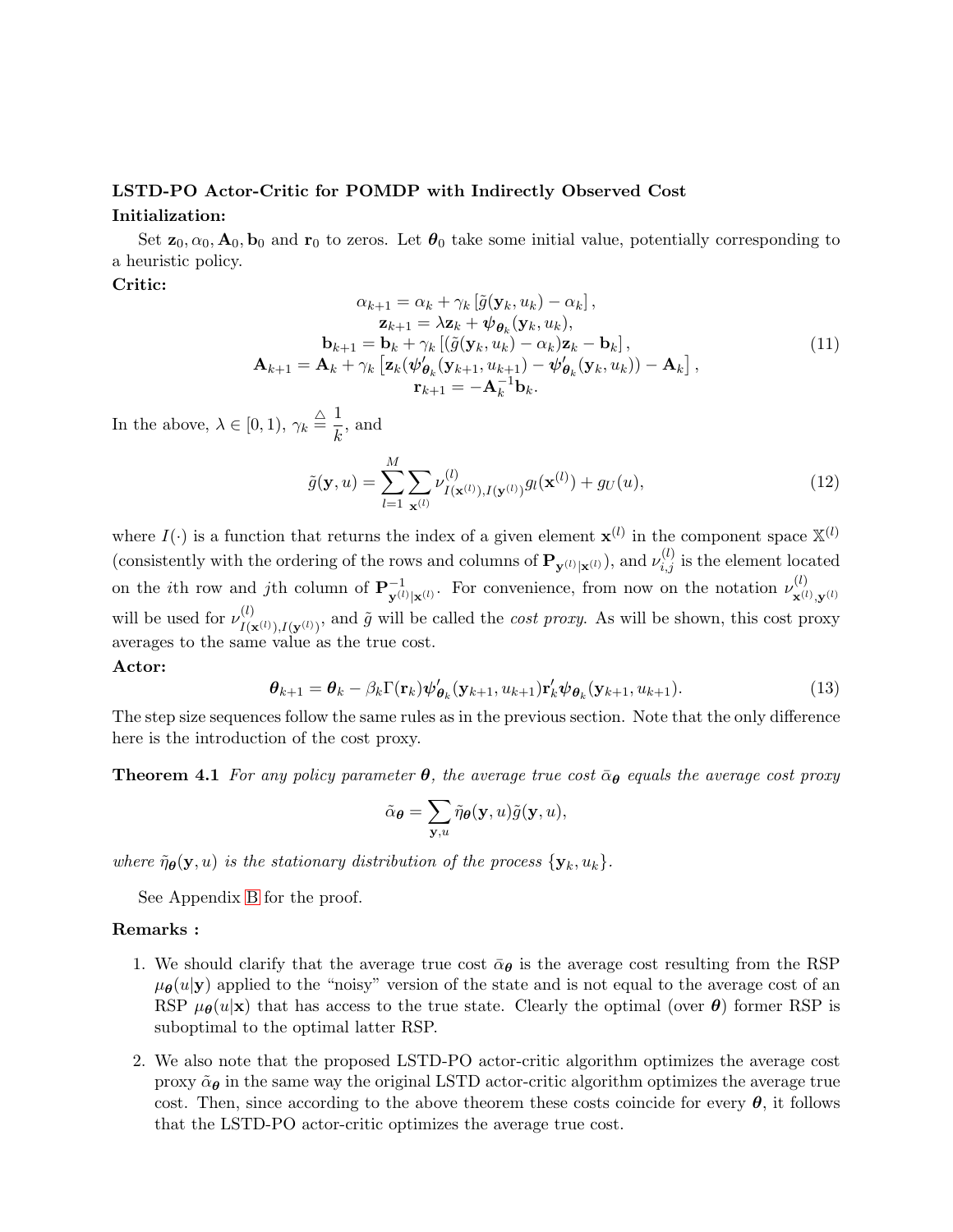3. One possible technical concern here is whether the core iteration of the LSTD-PO critic (defined by  $(11)$ ) converges like that of the normal LSTD critic (defined by  $(7)$ ) does. To address this concern, note that [\(11\)](#page-7-0) differs from [\(7\)](#page-5-1) in exactly two ways: first, [\(11\)](#page-7-0) uses the sample path of y instead of x; and second, [\(11\)](#page-7-0) substituted the true cost ( $\bar{\alpha}$ ) with the cost proxy  $(\tilde{\alpha})$ . The first difference could affect the convergence of the algorithm if the y-based process has a different ergodicity property. But that is not possible because y is generated by x with a full-rank probability transition matrix — consequently the  $\sigma$ -algebra of y is topologically equivalent to that of  $x$ , and the distribution of  $y$  stabilizes whenever that of  $x$ stabilizes. On the other hand, the second difference turns out not really a difference, because Theorem [4.1](#page-7-1) shows  $\tilde{\alpha} = \bar{\alpha}$  for any value of  $\theta$ . In conclusion, we do not need to give a separate proof for the convergence of the LSTD-PO actor-critic.

It should be emphasized that the primary role of *separability* (Assumption [A\(](#page-6-1)i)) is to allow the LSTD-PO algorithm be implemented with mild computation cost. If the state space is not separable, then a huge matrix  $P_{y|x}$  has to be inverted in lieu of M smaller matrices  $P_{y^{(l)}|x^{(l)}}$ . Even in the case that one of the latter matrices is relatively large, it will typically be sparse, which makes it appropriate to store and compute its inverse using LU factorization. Very briefly, LU factorization is a known method to solve a general system of linear equations of the form  $\mathbf{A}\mathbf{x} = \mathbf{b}$ . It factors a non-singular matrix  $A \in \mathbb{R}^{n \times n}$  as  $A = PLU$  where  $P \in \mathbb{R}^{n \times n}$  is a permutation matrix,  $L \in \mathbb{R}^{n \times n}$ is unit lower triangular, and  $\mathbf{U} \in \mathbb{R}^{n \times n}$  is upper triangular. The standard algorithm for computing an LU factorization is *Gaussian elimination with partial pivoting* or *Gaussian elimination with row pivoting* ([\[14\]](#page-24-14)). The cost is  $\frac{2n^3}{3}$  $\frac{n^3}{3}$  *flops* if no structure in **A** is exploited where a flop is defined as one addition, or subtraction, or multiplication, or division of two floating-point numbers. To compute  $\mathbf{A}^{-1}$ , we can solve the equations  $\mathbf{A} \mathbf{x}_i = \mathbf{e}_i$ , where  $\mathbf{x}_i$  is the *i*th column of  $\mathbf{A}^{-1}$ , and  $\mathbf{e}_i$  is the *i*th unit vector, resulting in a total cost of  $\frac{8n^3}{3}$  $\frac{n^{\circ}}{3}$  flops. However, if **A** is sparse, computing the LU factorization is less costly and in many cases the cost grows approximately linearly with  $n$  when  $n$  is large.

Also note that LSTD-PO requires a single column from each inverse matrix of the noise model at each iteration (the columns corresponding to the observed state), and these could be computed using the technique above. Thus, not only can the computational cost be dissipated over the lifetime of the learning algorithm, but some columns of the inverse might not be computed at all if the corresponding states are never visited. As a final note on computational matters, efficient techniques for storing the sparse matrix can be found in [\[19,](#page-24-15) [36\]](#page-25-14) and [\[3\]](#page-23-6).

### <span id="page-8-0"></span>5 Forklift dispatching in warehouse management

In this section, we demonstrate how the proposed LSTD actor-critic can be used effectively in dealing with a real-world problem (forklift dispatching in warehouses). Our model of the warehouse described in this section is based on an on-site visit and discussion with the forklift manufacturer and the warehouse managers. Simulation is used to evaluate the efficiency of the proposed algorithm.

#### 5.1 Setup

Consider a warehouse with multiple items being supplied and demanded dynamically. The items come in and out of the warehouse through a central depot. After coming in, they are first stored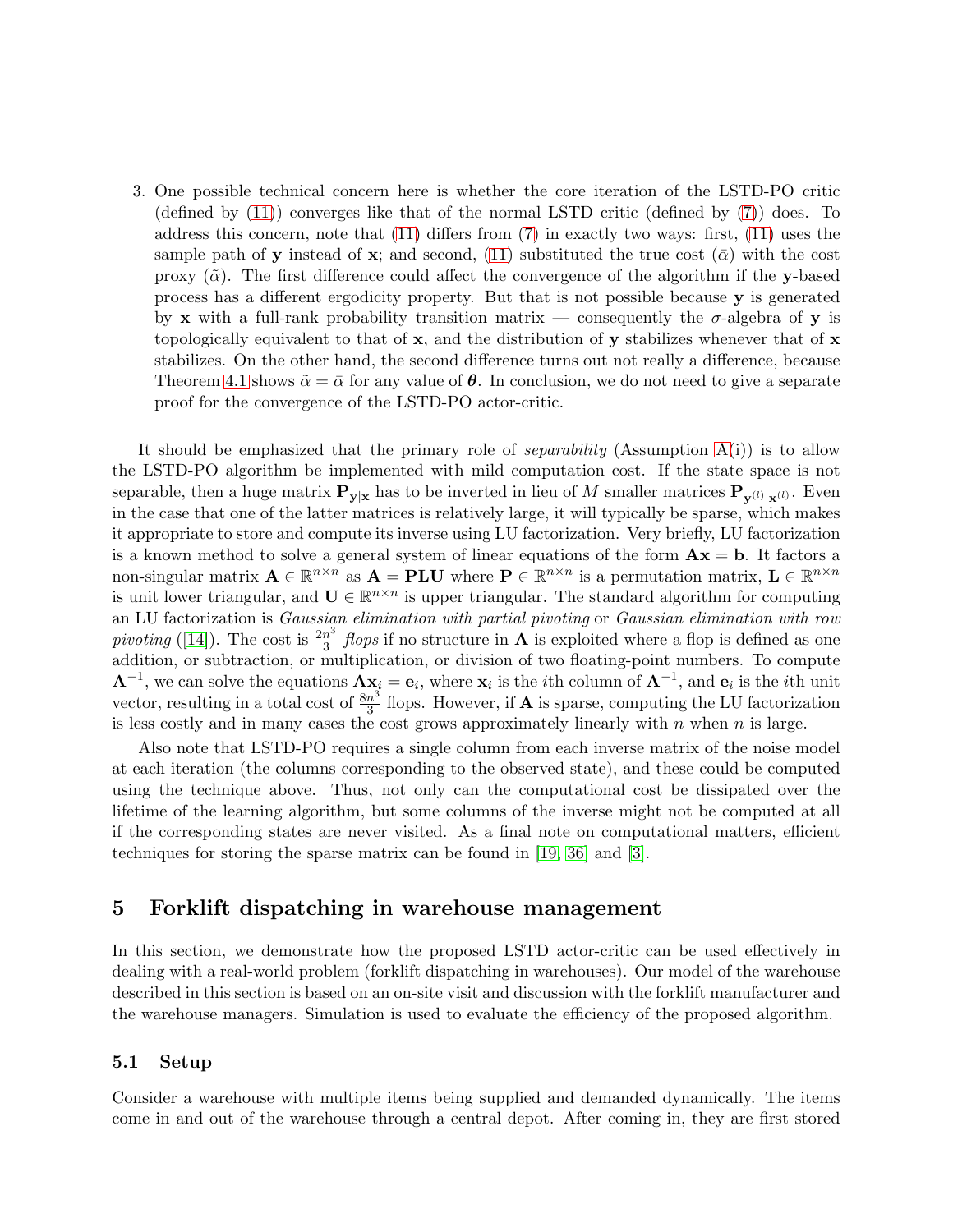

<span id="page-9-0"></span>Figure 1: Schematic top-view of the warehouse and an illustration of Task 1.

at some vertically stacked reserve locations, and then moved to pick-up locations that are on the ground level and are specific for each item. Fig. [1](#page-9-0) and Fig. [2](#page-10-0) show a schematic top-view of the warehouse and a side-view of an isle in the warehouse, respectively.

Three types of tasks are performed in the warehouse:

- Task 1: Moving unloaded items from the depot to the reserve locations.
- Task 2: Moving items from the reserve locations to fill the corresponding pick-up locations.
- Task 3: Moving demanded items from the pick-up locations to the depot.

The forklifts perform Tasks 1 and 2, and Task 3 is done by a different type of vehicle (called pallet-truck). Any item in the warehouse must go through a complete cycle of tasks in the above order (i.e., Task  $1 \rightarrow$  Task  $2 \rightarrow$  Task 3). Figs. [1,](#page-9-0) [2](#page-10-0) and [3](#page-11-0) illustrate Tasks 1 and 2 and an overview of all tasks in the warehouse, respectively.

The operation of pallet trucks is simple, rigid, and with no substantial opportunity for optimization. Only the dispatching of the forklifts is considered here, with the goal of moving items through the cycle as efficiently as possible. In addition to Tasks 1 and 2 described above, the forklift may also be commanded to go to the battery/maintenance shop or simply idle. Intuitively, the factors that need to be considered include the urgency of the demand for specific items, the urgency of unloading the supplied items and freeing the suppliers' trucks, traffic congestion experienced by the forklifts, and the "health" of the forklifts (e.g., battery status, or other indications from a machine condition monitoring system). However, with a large number of items that have different values, demand patterns and other contextual variables, forklift dispatching is a high-dimensional dynamic decision problem.

The problem is naturally formulated as an average-cost infinite-horizon MDP. Let N be the number of items, I be the number of isles, and  $F$  be the number of forklifts in the warehouse. The state of the system includes: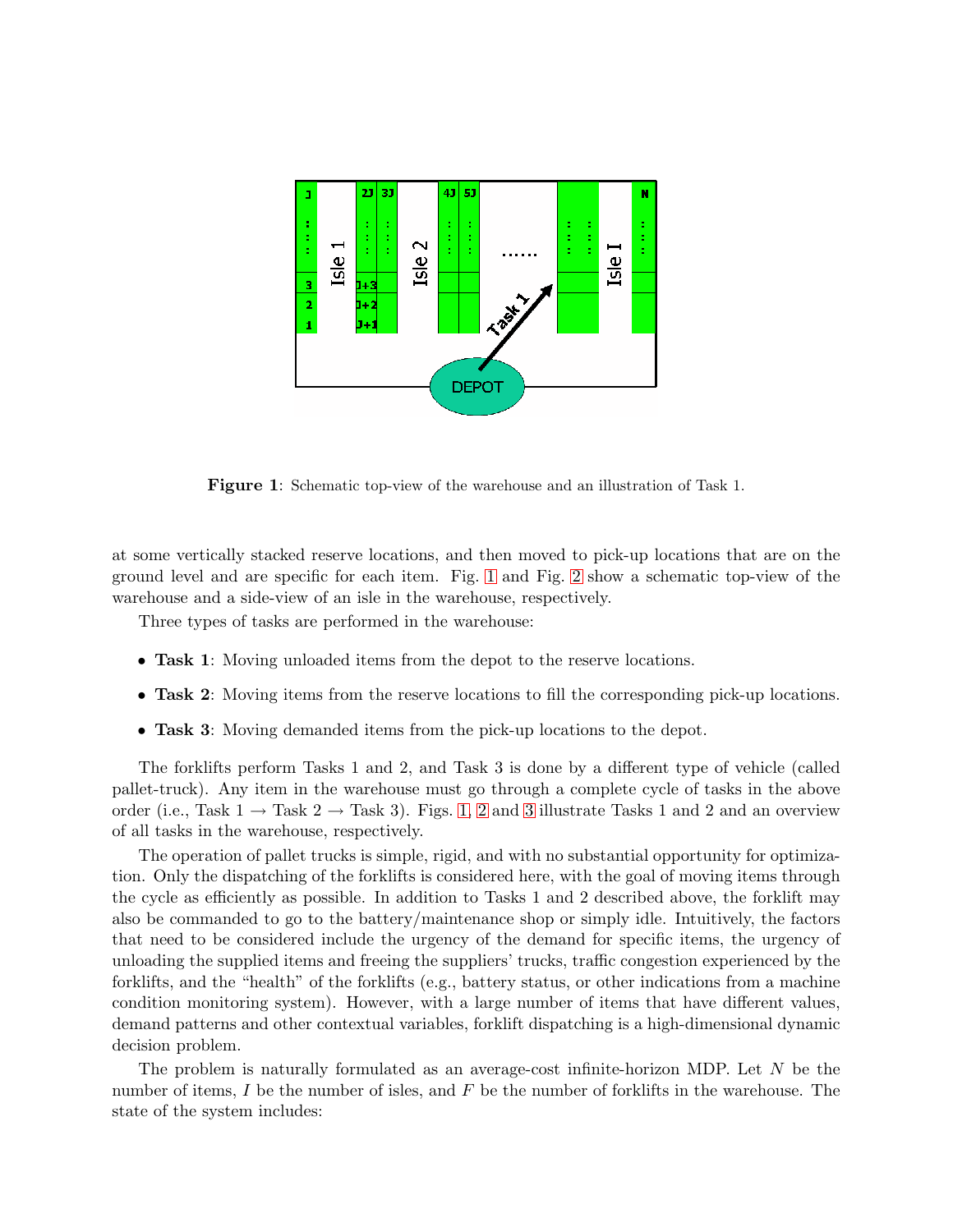

<span id="page-10-0"></span>Figure 2: Schematic side-view of an isle in the warehouse and an illustration of Task 2.

- $p_i$ : the level of item i in its pick-up location  $(i = 1, \ldots, N)$ ,
- $d_j$ : the level of items associated with isle j waiting in the depot  $(j = 1, \ldots, I)$ ,
- $l_k$ : the location of forklift  $k, (k = 1, \ldots, F)$ ,
- $s_k$ : the status of forklift k,  $(k = 1, \ldots, F)$ ,
- $h_k$ : health of forklift  $k, (k = 1, \ldots, F)$ .

The capacities of pick up locations and of the depot are assumed finite, each  $p_i$  takes values from a discrete set  $\{-P, -P+1, \ldots, -1, 0, 1, \ldots, P-1, P\}$ , and each  $d_j$  takes values from a discrete set  $\{0, 1, \ldots, Q-1, Q\}$ . Specifically,  $p_i < 0$  indicates that  $|p_i|$  items are "backordered" at pick-up location i. The warehouse area is partitioned such that at each time, each forklift is assumed to be located either next to one of the pick-up locations (identified by  $1, \ldots, N$ ), or at the depot (identified by  $N + 1$ ), or at the battery/maintenance shop (identified by  $N + 2$ ), hence  $l_k$  takes values from a discrete set  $\{1, \ldots, N, N+1, N+2\}$ . Each  $s_k$  takes values from a discrete set {*"Idle", "Battery/Maintenance", "Task 1", "Task 2"*}, where "Idle" denotes that the forklift is idle, "Battery/Maintenance" denotes that the forklift is in maintenance or its battery is being replaced, and "Task 1" or "Task 2" denote that the forklift is performing either Task 1 or Task 2, respectively. Each  $h_k$  also takes values from a discrete set  $\{0, 1, \ldots, B\}$ , where 0 indicates that the forklift's battery/health is in "bad" condition, and the higher the value of  $h_k$  is, the better the health of the forklift  $k$  is. The state of the system, therefore, can be represented by the following vector of size  $N + I + 3F$ :

$$
\{p_1, \ldots, p_N, d_1, \ldots, d_I, l_1, \ldots, l_F, s_1, \ldots, s_F, h_1, \ldots, h_F\},\
$$

Considering that a good number of variables are involved in describing the problem, let's summarize: F is the number of forklifts; the status of each forklift takes 4 possible values; I is the number of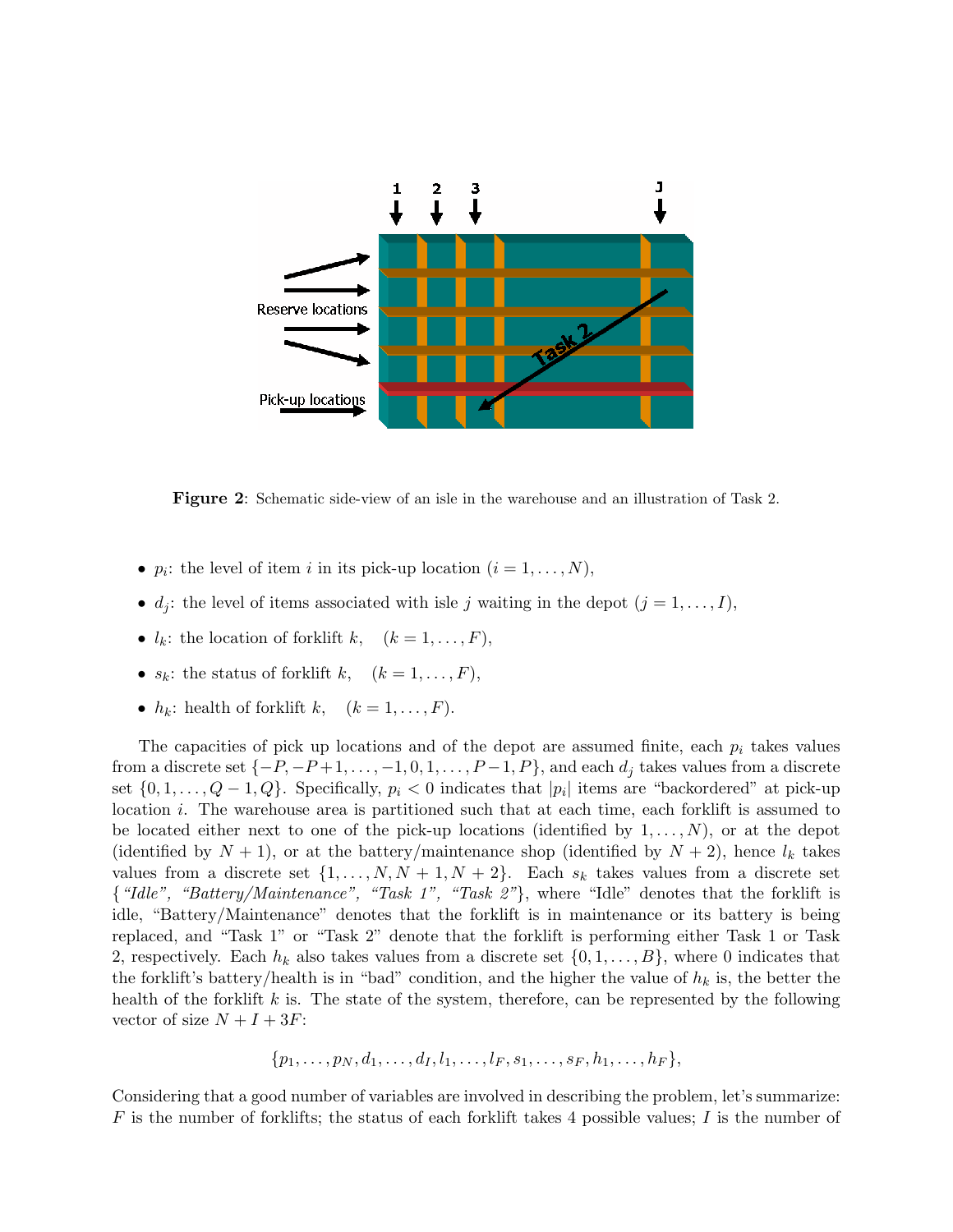

<span id="page-11-0"></span>**Figure 3:** Overview of the activities in the warehouse.

isles; N is the number of pickup locations;  $B + 1$  is the number of forklift health levels;  $2P + 1$  is the number of stock levels in each pickup location; and  $Q + 1$  is the number of stock levels of the depot. Then, the state space of the system has

$$
(2P+1)^N(Q+1)^I(N+2)^F4^F(B+1)^F
$$

discrete elements.

The arrival processes of deliveries and demands are assumed to follow the Poisson distribution, whereas the quantities of the deliveries and demands are assumed to follow a discrete uniform distribution. No deliveries are allowed when the depot is full, and no further demand of an item is accepted when the current level of the item in its pick-up location is at the lowest possible value (i.e., the maximum backordered level). *Traffic congestion* in the *i*th isle, indicated by  $K_i$  is defined as

$$
K_i = W_1 X_i + W_2 F_i,
$$

where  $F_i$  is the number of forklifts operating in that isle (known since the position of the forklifts is part of the state),  $X_i$  is an estimate of the pallet truck traffic, defined as

$$
X_i = \sum_{\{j| \text{IND}(j)=i, p_j < 0\}} \log(-p_j),
$$

and  $W_1$  and  $W_2$  are constant weights capturing the relative degree according to which pallet trucks and forklifts contribute to the traffic, respectively. In the above,  $\text{IND}(j)$  is a function that returns the index of the isle in which the pick-up location of the jth item is located.

Tasks 1 and 2 are assumed to have exponentially distributed durations with rates that can depend on the type of the task. Given the current state and the particular forklift (with a known location) to which either Task 1 or 2 gets assigned, the expected task duration is a certain (increasing) function of the traffic congestion present at the destination isle. We assume that this function takes values in a finite interval, hence, the rate at which a task gets completed is finite for all states.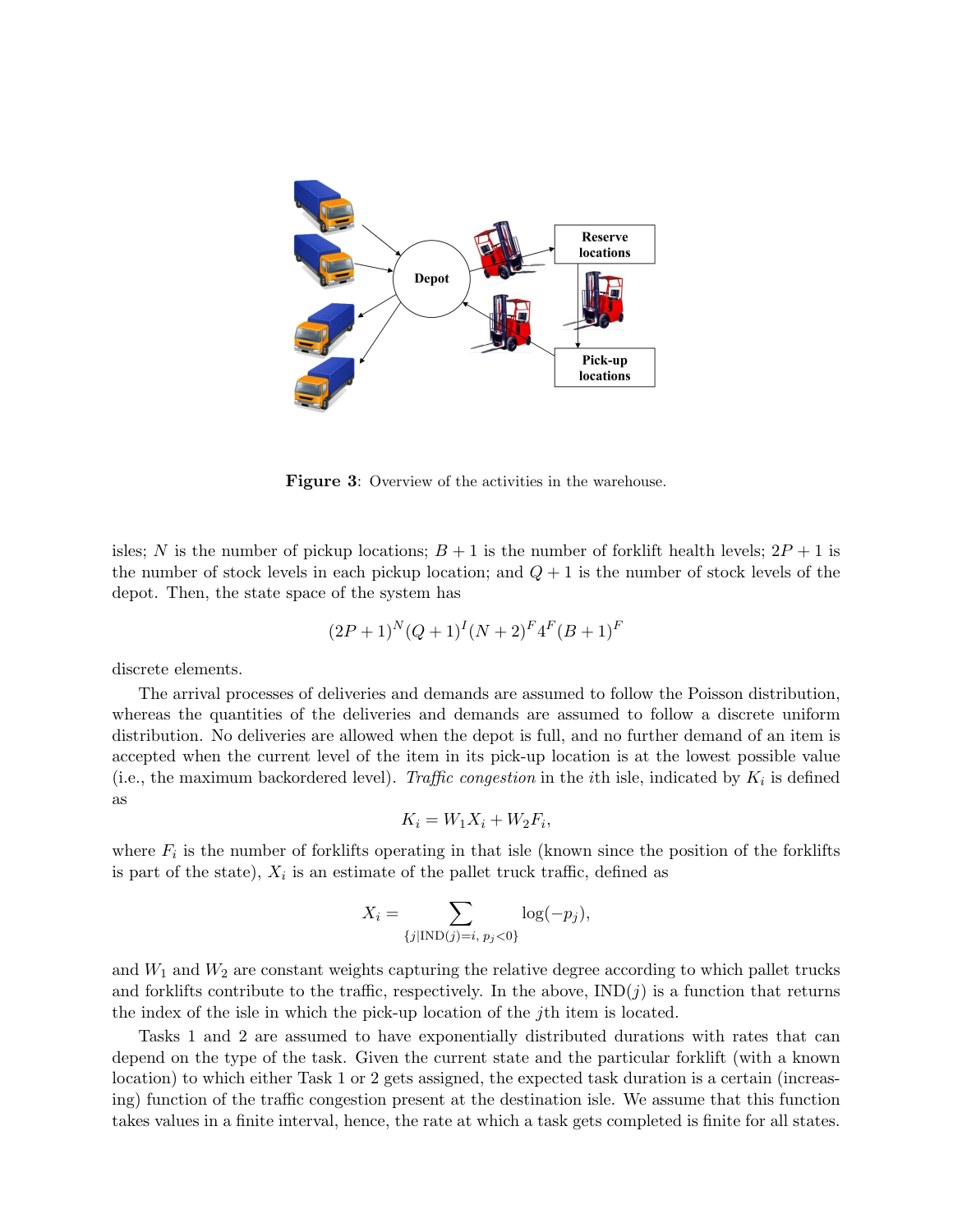Assume also that when a forklift is ordered to remain "Idle" or go to the "Battery/Maintenance" it remains in the corresponding status for an exponentially distributed amount of time with a rate that may depend on the status. It follows, that a forklift k maintains each status  $s_k$  for an exponentially distributed amount of time. Let  $\rho_{\text{max}}$  the maximum rate (over all states) corresponding to this exponential distribution.

With the assumptions put in place the state of the system evolves as a continuous time Markov chain. We uniformize this Markov chain by creating a Poisson clock with rate  $F_{\rho_{\text{max}}}$  at which transitions occur. Given the rates of various status durations, it is straightforward to compute transition probabilities to the next state each time our uniform Poisson clock ticks; clearly, some of these transitions are self-transitions. We will use our MDP machinery to make (forklift assignment) decisions only at the transition epochs of this uniformized Markov chain.

The one-step cost  $q(\cdot)$  includes the opportunity cost of having shortages in the pickup locations  $(g_1(\cdot))$ , the cost associated with the delay of clearing the depot  $(g_2(\cdot))$ , and the cost of operating the forklifts  $(g_3(\cdot))$ , where

$$
g_1(\mathbf{x}, u) = \sum_{i=1}^N c_i \max(p_i, 0), \quad g_2(\mathbf{x}, u) = c_s \sum_{i=1}^I d_i, \quad g_3(\mathbf{x}, u) = c_f n_f.
$$

In the above,  $c_i$  is the price/value of item i times the chance of having a sale per unit of time if the pickup location is stocked at or above demand;  $c_s$  is the average cost of delay in clearing the depot per pallet per unit of time;  $c_f$  denotes the average cost of operating a forklift per unit of time; and  $n_f$  denotes the number of forklifts that are being operated (i.e., with a status equal to "Task 1" or "Task 2"). The one-step cost rate  $g(\cdot)$  is then defined as

$$
g(\mathbf{x},u) = g_1(\mathbf{x},u) + g_2(\mathbf{x},u) + g_3(\mathbf{x},u).
$$

As we mentioned in the Introduction, the forklifts are fitted with wireless sensors and communicate with the dispatching system via a warehouse wireless sensor network (see [\[30\]](#page-25-15) for an overview of the sensor network setup). The sensors on each forklift provide the forklift's location (needed in order to determine congestion at the isles) as well as various forklift health indicators (e.g., battery status). These observations are "noisy" due to estimation errors but they fit our POMDP framework. To see this, we show that the separability assumption of the cost function (cf. Assumption [A\)](#page-6-1) holds. We can represent the bijective representation of the state as

$$
x^{(1)}, \ldots, x^{(N)} = p_1, \ldots, p_N, \n x^{(N+1)}, \ldots, x^{(N+I)} = d_1, \ldots, d_I, \n x^{(N+I+1)}, \ldots, x^{(N+I+F)} = l_1, \ldots, l_F, \n x^{(N+I+F+1)}, \ldots, x^{(N+I+2F)} = s_1, \ldots, s_F, \n x^{(N+I+2F+1)}, \ldots, x^{(N+I+3F)} = h_1, \ldots, h_F
$$

and we can write

$$
g(\mathbf{x}, u) = g_1(x^{(1)}) + g_2(x^{(2)}) + \cdots + g_{N+I+3F}(x^{(N+I+3F)}) + g_U(u),
$$

where

$$
g_i(x^{(i)}) = \begin{cases} c_i \max(p_i, 0), & \text{if } 1 \le i \le N, \\ c_s d_{i-N}, & \text{if } N+1 \le i \le N+I, \\ 0, & \text{otherwise,} \end{cases}
$$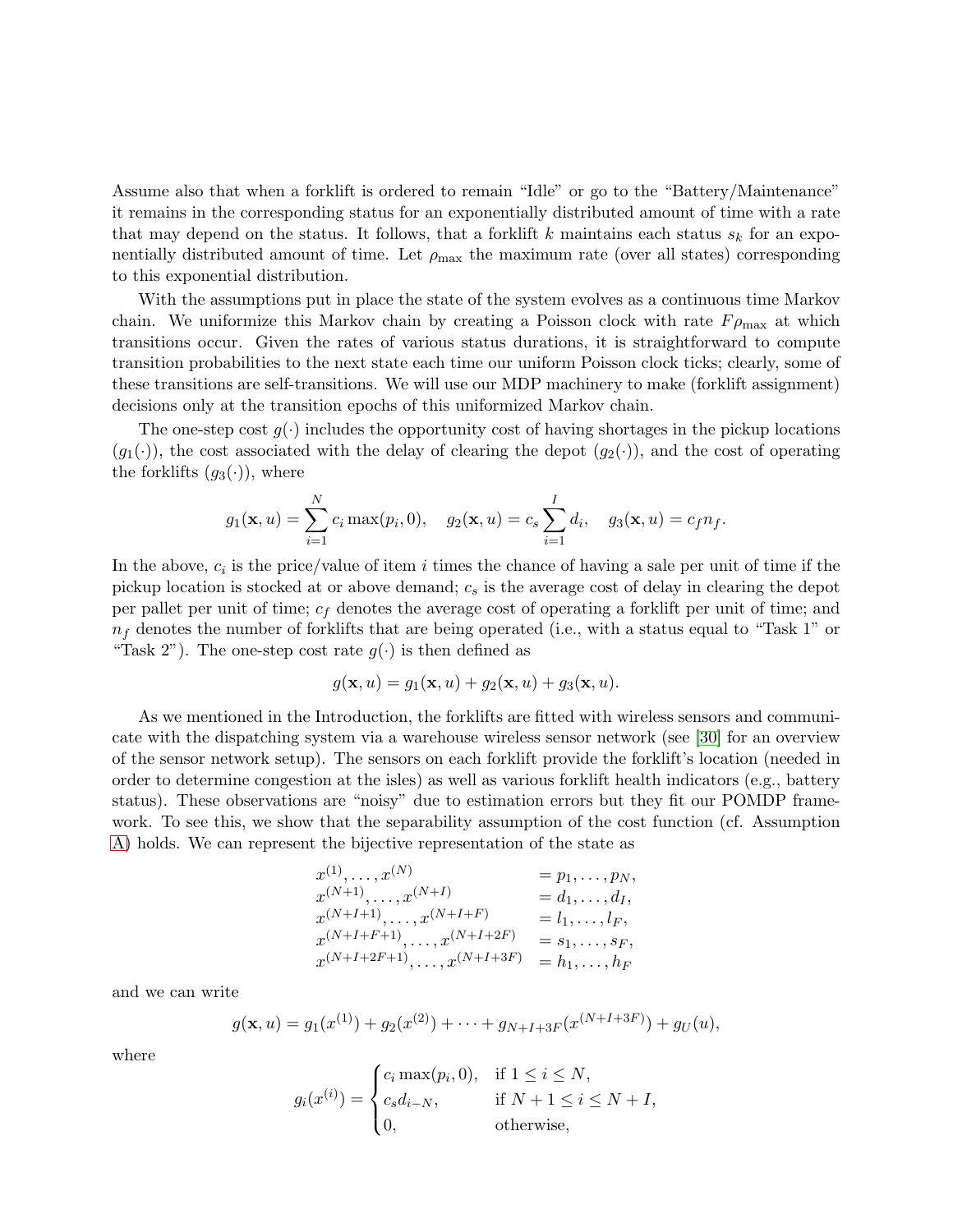and

$$
g_U(u) = c_f I_1(u).
$$

It follows that Assumption [A\(](#page-6-1)i) holds. Furthermore, because the processes of location detection and of the battery/health readings from each forklift are all independent of each other, Assumption [A\(](#page-6-1)ii) also holds and the noise models can be constructed (e.g., using sampling methods). Therefore, the result of Theorem [4.1](#page-7-1) is applicable.

#### 5.2 The RSP

The action space  $\mathbb U$  contains  $N + I + 2$  elements:

- 1. the first N elements correspond to Task 2 assignments, where each element maps to one of the N pick-up locations;
- 2. the next I elements concern Task 1 assignments, where element  $N+i$ ,  $i = 1, \ldots, I$ , corresponds to moving items from the depot to a reserve location in isle  $i$ ;
- 3. the  $(N + I + 1)$ st element corresponds to "going to the battery/maintenance shop"; and, finally,
- 4. the  $(N + I + 2)$ nd element corresponds to "idling".

Our RSP is constructed by exponential functions with a 4-dimensional parameter vector

$$
\boldsymbol{\theta} = (\theta_1, \theta_2, \theta_3, \theta_4).
$$

The scalar elements of  $\theta$  are used to weigh, respectively, the urgency of the demand  $(\theta_1)$ , the delay at the depot  $(\theta_2)$ , traffic congestion  $(\theta_3)$ , and forklift health  $(\theta_4)$ . The RSP is given by

$$
\mu_{\theta}(u|\mathbf{x}) = \frac{1}{(\sum_{i=1}^{N+I+2} a_i)} \begin{pmatrix} a_1 \\ a_2 \\ \vdots \\ a_{N+I+2} \end{pmatrix},
$$

where

$$
a_i = \begin{cases} P_i e^{\theta_1 c_i (U - p_i) + \theta_3 K_{I(i)}^{-1}}, & 1 \le i \le N, \\ D_{i-N} e^{\theta_2 d_{i-N} + \theta_3 K_{i-N}^{-1}}, & N+1 \le i \le N+I, \\ B e^{\theta_4}, & i = N+I+1, \\ 1, & i = N+I+2, \end{cases}
$$

in which  $U$  is the maximum capacity of pick-up locations, and

 $\epsilon$ 

$$
P_i = \begin{cases} 0, & \text{if the pick-up location of the ith item is full, \\ 1, & \text{otherwise,} \end{cases}
$$
  

$$
D_i = \begin{cases} 0, & \text{if there is no item associated with the ith isle waiting in the depot, \\ 1, & \text{otherwise,} \end{cases}
$$
  

$$
B = \begin{cases} 1, & \text{if the health condition of the forklift is "bad", \\ 0, & \text{otherwise.} \end{cases}
$$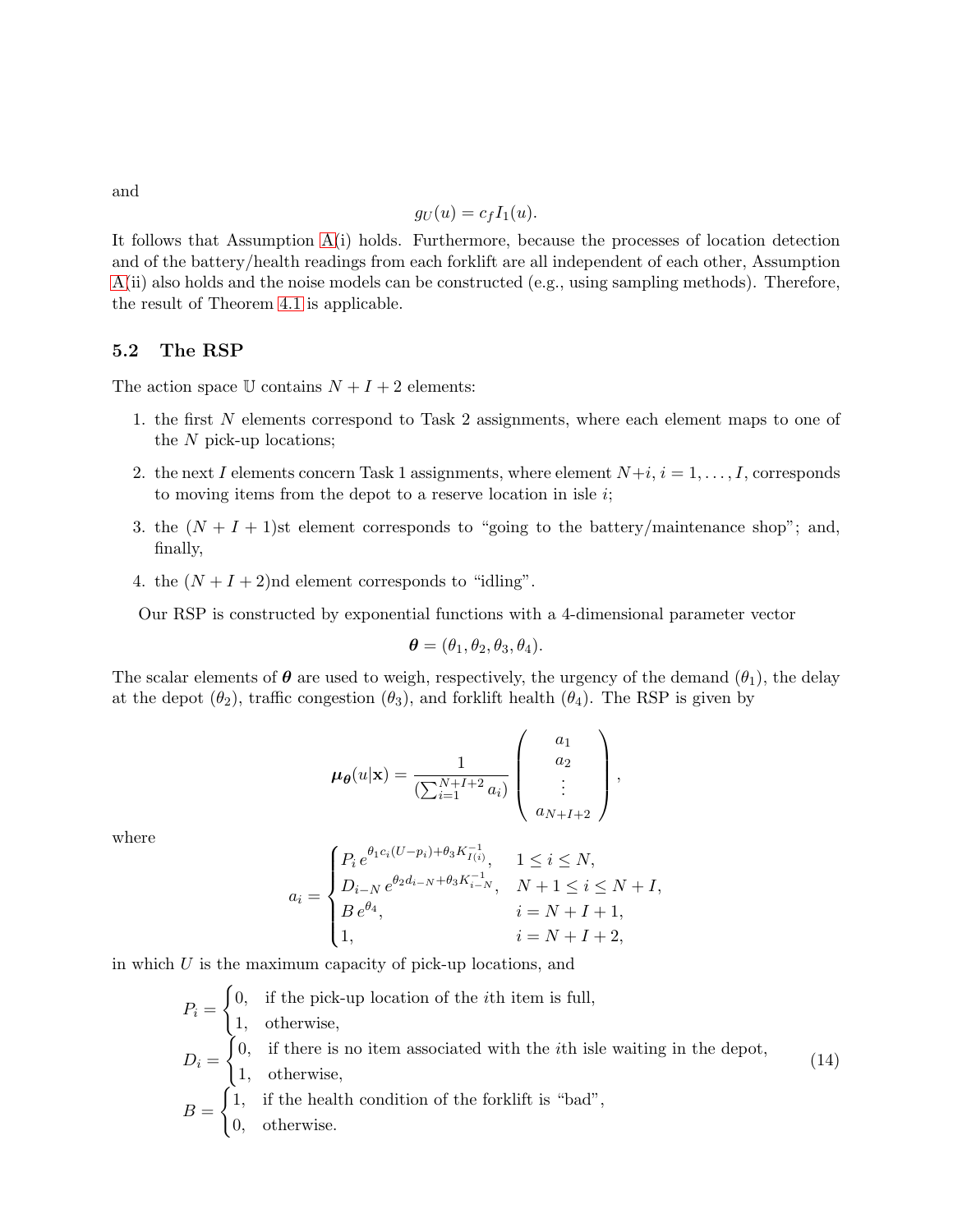Note that, we are optimizing each forklift as if it were a single, independent agent. In our uniformized Markov chain at most one forklift completes its current status at any given epoch; when this happens we use the RSP described above to assign a new status to it.

Some observations on the structure of the RSP are in order. The probability of filling pickup location i increases with the value  $c_i$  of item i and the backlog  $U - p_i$  but it decreases with the congestion level at the corresponding isle  $I(j)$ . Note that this probability is controlled by parameters  $\theta_1$  and  $\theta_3$ . Similarly, the probability of assigning a forklift to move material from the depot to a reserve location in isle j is increasing with the amount of such material accumulated at the depot  $(d_i)$  and decreasing with the congestion in isle j. The latter probability is controlled by parameters  $\theta_2$  and  $\theta_3$ . Finally, the probability of sending the forklift to the maintenance/battery shop is controlled by the parameter  $\theta_4$ . The task of the actor-critic algorithm is to optimize the policy performance over  $\boldsymbol{\theta} = (\theta_1, \dots, \theta_4)$ .

#### 5.3 Numerical results

We first obtained the exact optimal policy for instances of a very small-scale version of this problem which involves 2 forklifts  $(F = 2)$ , 2 isles  $(I = 2)$ , and 4 items  $(N = 4)$  using standard *Dynamic Programming* (DP) – value iteration in particular. We set  $P = 2$ ,  $Q = 1$ , and  $B = 1$ . We generated 12 instances of this small-scale version (termed S-1 up to S-12) by varying the values of the parameters in the cost function as well as the rates of arrivals of deliveries and demands. We then used our LSTD actor-critic algorithm to optimize the RSP outlined earlier. The results are shown in Table [1](#page-15-0) (AC is used as abbreviation for actor-critic algorithm). In addition, Fig. [5](#page-16-0) illustrates the progress of the algorithm for the instance S-1. For the small-scale problem, our actorcritic algorithm took a much shorter time than DP and consistently found near-optimal solutions along different sample paths (within 10% of the optimal DP cost). We also tracked the changes in the average congestion (Fig. [6\)](#page-17-2), average availability of items to fulfill demand (Fig. [7\)](#page-18-0), average number of items waiting at the depot (Fig. [8\)](#page-19-0), and average delay at the depot (Fig. [9\)](#page-20-0). The purpose is to qualitatively understand how the policy we obtained trades-off these factors, which is useful in designing a good heuristic policy. For instance, we found from the DP solution that Task 2 has higher priority than Task 1.

We then used this insight to design a heuristic policy that we used as a benchmark for larger-scale problems where DP becomes computational intractable. The description of the heuristic is given in Fig. [4.](#page-15-1) It is interesting that it is consistent with state-of-the-art policies used by practitioners in actual warehouses. When applied to the small-scale problem above it performs within 20% of the optimal cost.

In order to evaluate the efficiency of our approach, we used it to learn a locally optimal RSP for a larger-scale problem involving 10 forklifts, 4 isles and 32 items. Note that with only 2 forklifts, 2 isles and 4 items, the state space contains 5, 760, 000 discrete elements. The size of the state space for the larger-scale problem is much greater  $(8.26e + 47$  discrete elements), hence, it cannot be solved with exact DP in a reasonable amount of time.

We generated 10 instances of the larger-scale version (termed L-1 up to L-10) by varying the values of the parameters in the cost function as well as the parameters of the distribution functions characterizing arrivals of deliveries and demands. We then tested our LSTD actor-critic algorithm to see if it is able to learn a better policy than the heuristic policy of Fig. [4.](#page-15-1) The results are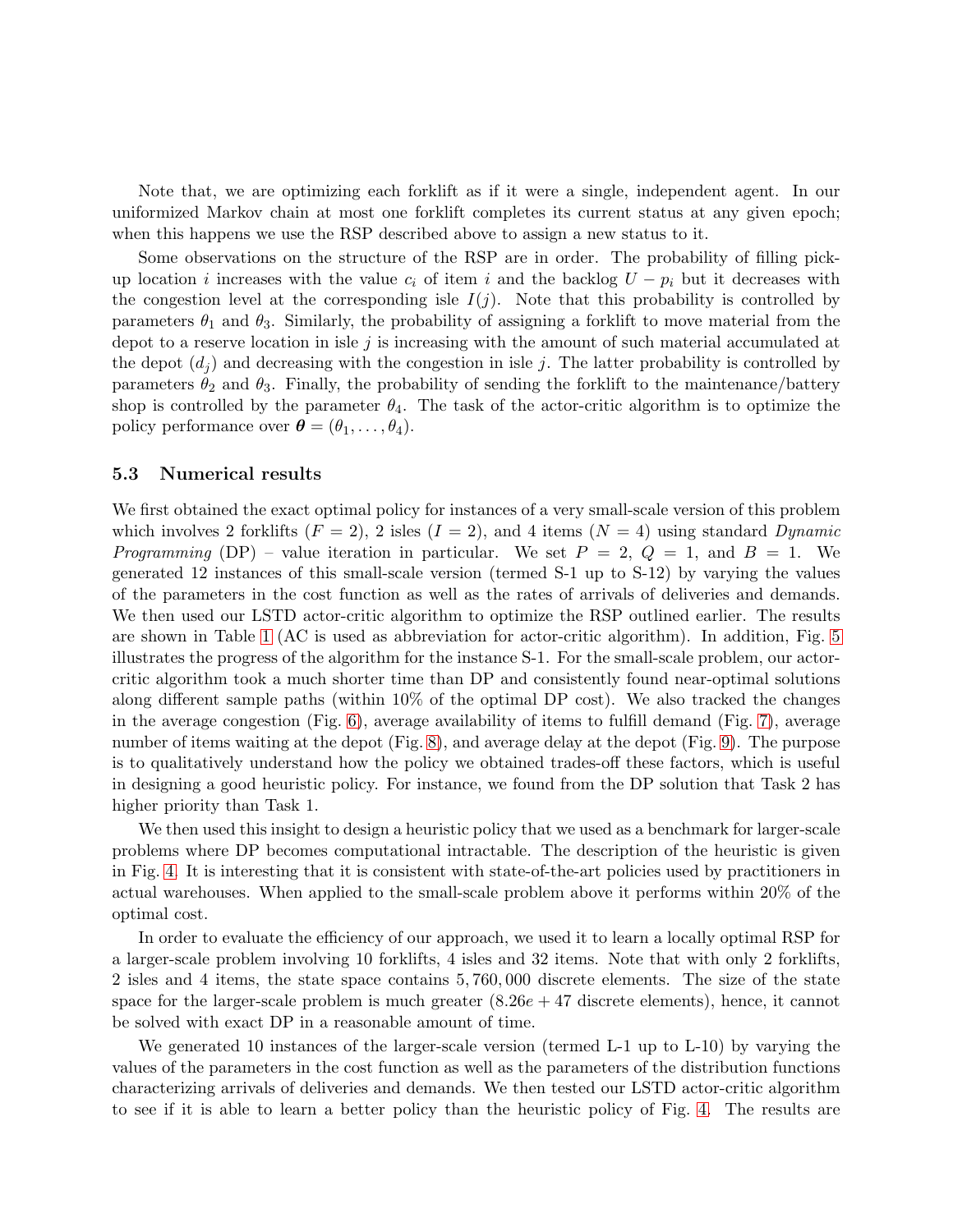As soon as a forklift finishes its task, assign a new task to it according to the following order of priorities:

- 1. If the forklift's health is "bad", then the forklift is commanded to go to the battery/maintenance shop.
- 2. If there are shortages in the pick-up locations, then Task 2 is assigned. When more than one items are in shortage, the item with the highest unit price is served first.
- 3. If there are items waiting at the depot, then Task 1 is assigned.
- 4. Otherwise, the forklift is instructed to idle.

<span id="page-15-1"></span>Figure 4: The description of the heuristic policy for the forklift dispatching problem.

<span id="page-15-0"></span>

|  |  |  |  |  |  |  |  | Table 1: Results obtained by the algorithms for small-scale problems. |  |
|--|--|--|--|--|--|--|--|-----------------------------------------------------------------------|--|
|--|--|--|--|--|--|--|--|-----------------------------------------------------------------------|--|

| Instance                       | S-1  | S-2     | S-3      | S-4  | S-5      | S-6   | $S-7$ | $S-8$ | $S-9$ | $S-10$ | $S-11$ | $S-12$   |
|--------------------------------|------|---------|----------|------|----------|-------|-------|-------|-------|--------|--------|----------|
| DP<br>Optimal cost             | 5.44 | 12.97   | .43      | 6.32 | 14.65    | 9.26  | 5.82  | 14.02 | 9.07  | 8.18   | 15.14  | 9.91     |
| AC cost                        | 5.95 | 13.23   | .95      | 6.51 | 15.97    | 10.02 | 5.98  | 14.86 | 9.43  | 8.75   | 16.53  | 10.48    |
| AC cost<br>Optimal cost        | 0.09 | .02     | 1.07     | 1.03 | 1.09     | 1.08  | 1.03  | 1.06  | 1.04  | 1.07   | 1.09   | $1.06\,$ |
| Heuristic cost                 | 6.52 | 15.05   | 9.36     | .27  | 17.29    | 10.93 | 6.93  | 16.82 | 16    | 9.73   |        | 1.69     |
| Heuristic cost<br>Optimal cost | 1.20 | $.16\,$ | $1.26\,$ | .15  | $1.18\,$ | 1.18  | 1.19  | 1.20  | 1.23  | 1.19   |        | $1.18\,$ |

encouraging (see Table [2\)](#page-16-1). In addition, Fig. [10](#page-21-0) illustrates the progress of the algorithm for the instance L-1. The LSTD actor-critic converged to policies that represent more than a 15% cost reduction compared to the heuristic policy. In some instances, this improvement exceeds 25%. In particular, we noticed that the actor-critic algorithm did a good job avoiding traffic congestion.

In addition, Fig. [5](#page-16-0) and Fig. [10](#page-21-0) also compare the performance of our proposed LSTD actor-critic with the traditional TD-based actor-critic developed in [\[25\]](#page-25-7) (with  $\lambda$  in the TD( $\lambda$ ) critic set to 0.75) and the algorithm in [\[32\]](#page-25-10) (natural actor-critic). Note that our LSTD actor-critic shows smoother and faster convergence behavior than both alternatives.

We also used the LSTD-PO actor-critic to learn the optimal policy under partial observability of states and cost. As shown in Fig. [5](#page-16-0) and Fig. [10,](#page-21-0) the simulation results confirm Theorem [4.1.](#page-7-1) We mention that the LSTD-PO algorithm converges to 10.63 for the S-1 instance which, as shown in Fig. [5,](#page-16-0) is much higher than the cost achieved under perfect state observations. To compare the former with a more precise baseline, a lower bound of the optimal average cost for the imperfect observation case was computed using the methods given in [\[41\]](#page-26-1). To obtain this lower-bound, we discretized the belief space of the POMDP into a finite number of belief points and computed the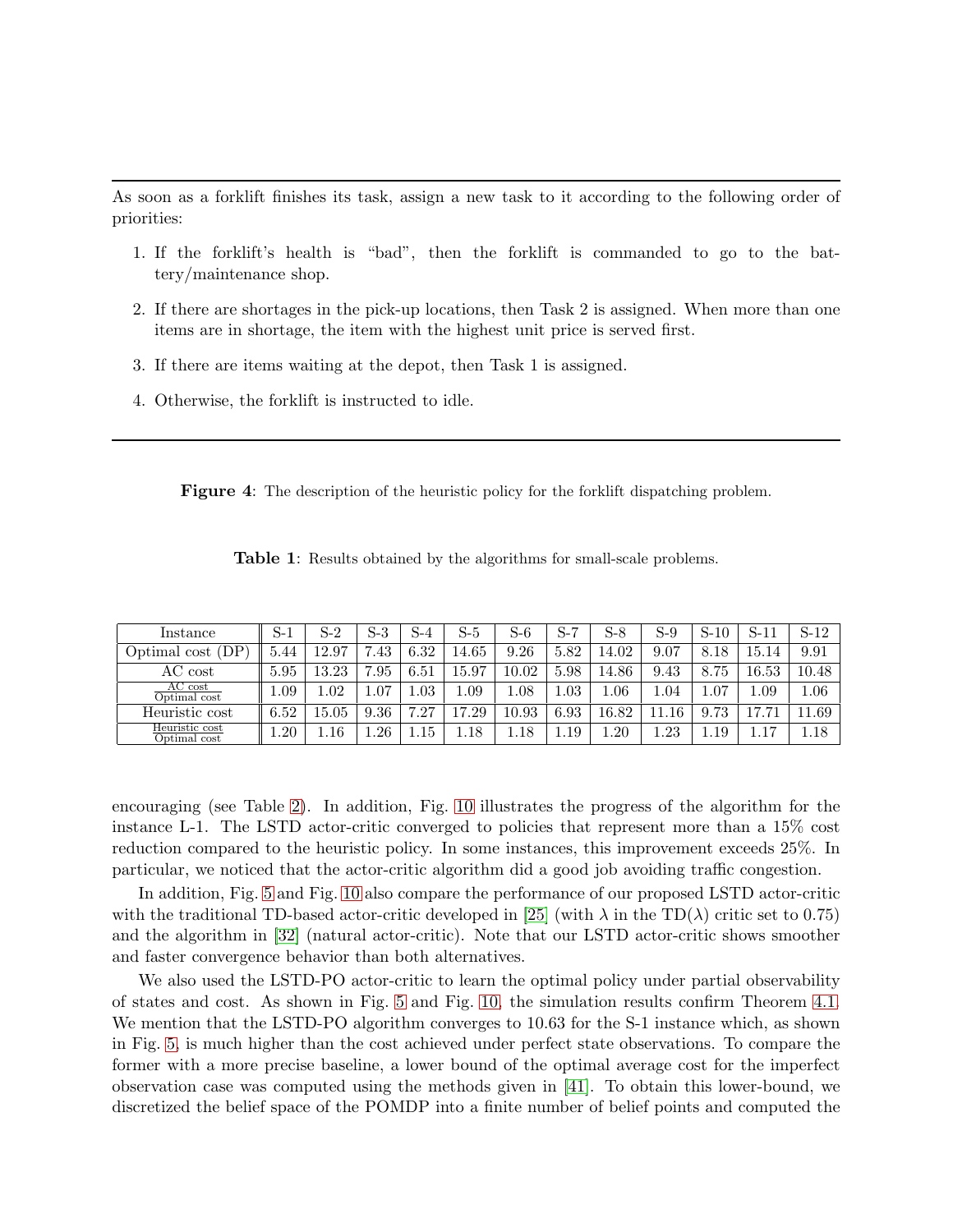

<span id="page-16-0"></span>Figure 5: Results obtained by the algorithms for the S-1 instance.

<span id="page-16-1"></span>Table 2: Results obtained by the algorithms for larger-scale problems.

| Instance                                   | ப−.        | ം<br>J−∠ | - 9<br>ட−ல | .-4   | ⊥−ധ        | ப−∪       |           | ப-8   | ⊥-≿        | L-10  |
|--------------------------------------------|------------|----------|------------|-------|------------|-----------|-----------|-------|------------|-------|
| Heuristic cost                             |            | 26.11    | 22.44      | 31.72 | 27.32      | 38.87     | 31<br>.06 | 40.43 | 33.38      | 41.82 |
| AC cost                                    |            | ີ 1      | 16.61      | 26.64 | 21.58      | .48<br>31 | 24.85     | 33.15 | 25.37      | 34.29 |
| Heuristic cost - AC cost<br>Heuristic cost | $\rm 0.22$ | 0.18     | 0.26       | 0.16  | $\rm 0.21$ | $_{0.19}$ | 0.20      |       | $\rm 0.24$ |       |

approximating functions at these points using multi-chain algorithms. We discretized the belief space (which is a simplex in an  $|\mathbb{X}|$ -dimensional space) into a regular grid according to pattern k-E introduced in Section 4 of [\[41\]](#page-26-1). Briefly, the pattern k-E consists of k grid points on each edge, in addition to the vertices of the belief simplex. We then used the pattern  $10 - E$  and obtained the value 9.7 for the lower-bound on the optimal average cost which implies that LSTD-PO finds nearoptimal solutions. Finally, we mention that the dimensionality of the belief space for the larger-scale problem is too large, hence, it is impractical to obtain such a lower-bound in a reasonable amount of time.

The numerical experiments above were implemented in C on a PC with 1.4 GHz CPU speed. On average, the exact DP for the small-scale instances took about 10 hours to converge whereas the actor-critic converged within 20 minutes. For the larger-scale instances, the actor-critic algorithm took about 2 hours to converge.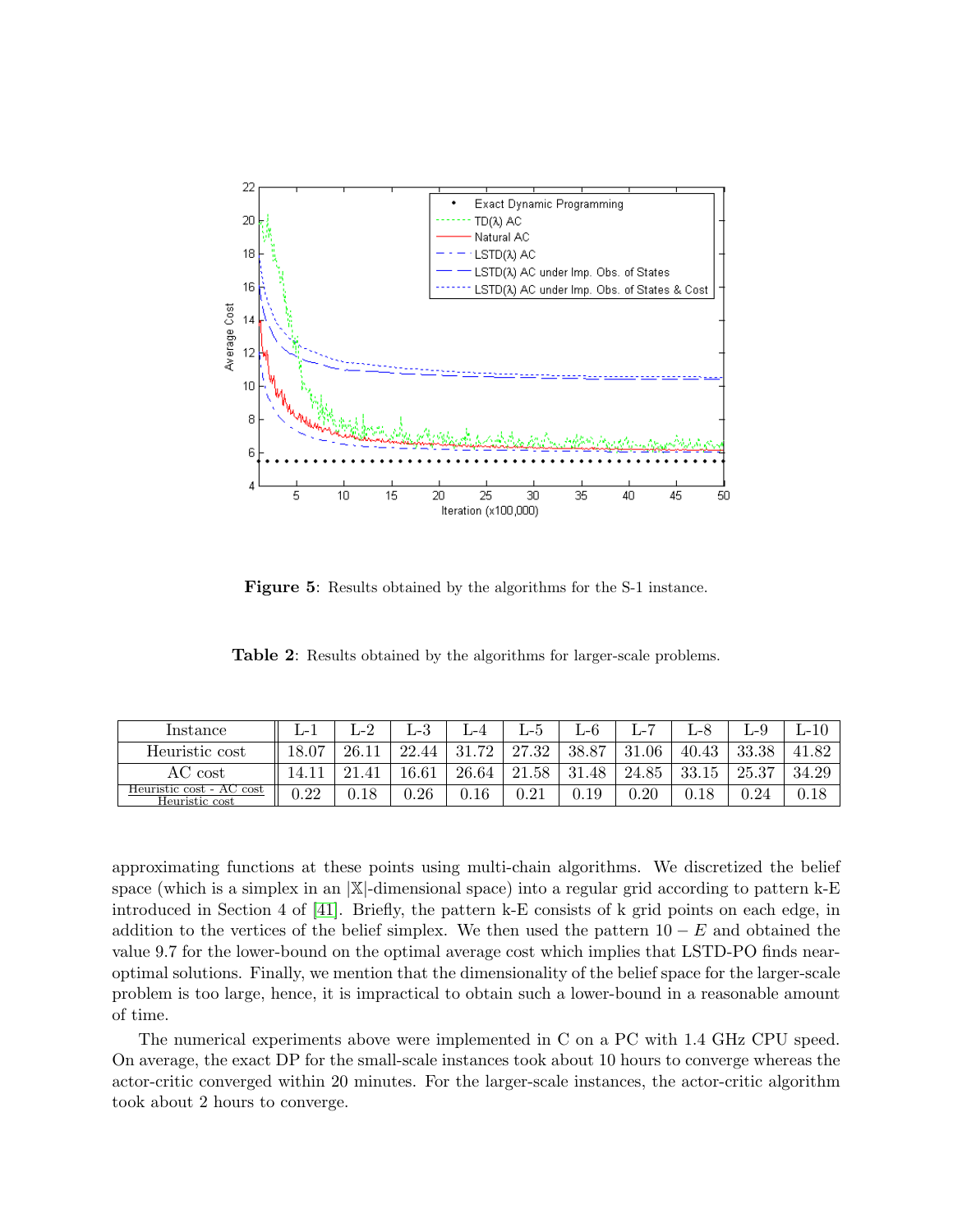

<span id="page-17-2"></span>Figure 6: Congestion data obtained by the proposed actor-critic algorithm for the S-1 instance.

## <span id="page-17-0"></span>6 Conclusions

This paper integrated a least-squares temporal difference learning method into an efficient actorcritic architecture where the actor and the critic updates are carried out concurrently. The convergence of the algorithm was established, and the performance of the algorithm was demonstrated by solving a forklift dispatching problem arising in warehouse management. For that application, and for instances of realistic size, we demonstrated a 20% performance improvement over a heuristic similar to the ones used in practice. We also extended the applicability of actor-critic algorithms to general cases of POMDPs where even the cost is not perfectly observable. The algorithms presented in this paper use policies that are functions of immediate observations. Although in a POMDP setting, more complex policies such as controllers with internal states can be used([\[6,](#page-23-4) [2\]](#page-23-7)), the actor-critic methods can also be used as alternatives to these methods in learning finite-state controllers (see [\[40\]](#page-25-13)). In the POMDPs with indirectly observed cost, the use of such alternatives could be an interesting direction for further research.

### Acknowledgments

We would like to thank Raymond Corp. for its support and Paul McCabe and Steve Medwin for useful discussions. We also thank the anonymous reviewers who have helped us improve the paper.

## <span id="page-17-1"></span>Appendix

## A Proof of Theorem [3.1](#page-5-2)

We first cite the theory of *linear stochastic approximation driven by a slowly varying Markov chain* [\[24\]](#page-24-11) (with simplifications).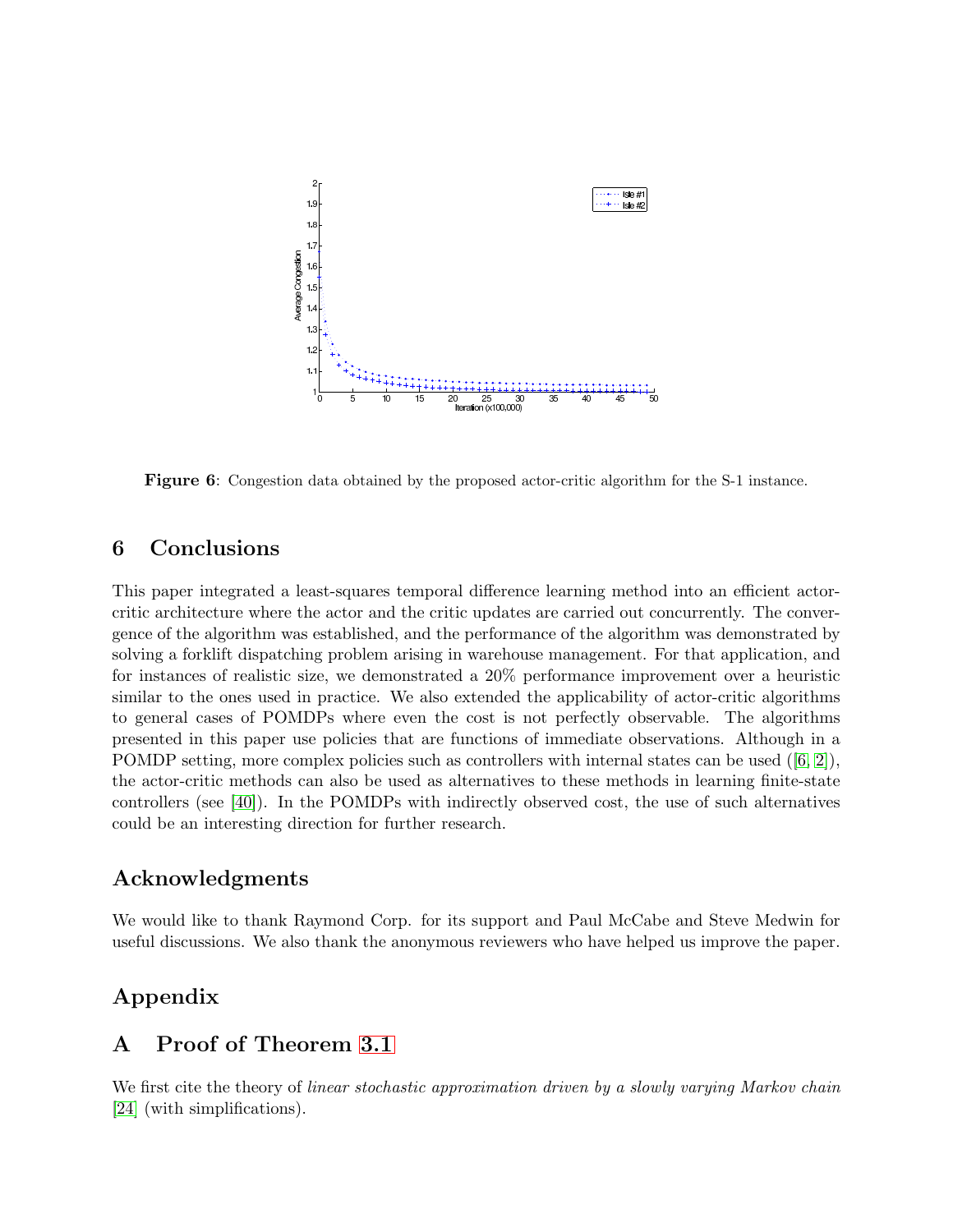

<span id="page-18-0"></span>Figure 7: Pick-up location data obtained by the proposed actor-critic algorithm for the S-1 instance.

<span id="page-18-1"></span>Let  $\{y_k\}$  be a finite Markov chain whose transition probabilities depend on a parameter  $\theta \in \mathbb{R}^n$ . Consider a generic iteration of the form

$$
\mathbf{s}_{k+1} = \mathbf{s}_k + \gamma_k (\mathbf{h}_{\boldsymbol{\theta}_k}(\mathbf{y}_{k+1}) - \mathbf{G}_{\boldsymbol{\theta}_k}(\mathbf{y}_{k+1})\mathbf{s}_k) + \gamma_k \mathbf{\Xi}_k \mathbf{s}_k, \tag{15}
$$

where  $\mathbf{s}_k \in \mathbb{R}^m$ ,  $\mathbf{\Xi}_k$  is some  $m \times m$ -matrix, and  $\mathbf{h}_{\theta}(\cdot) \in \mathbb{R}^m$ ,  $\mathbf{G}_{\theta}(\cdot) \in \mathbb{R}^{m \times m}$  are  $\theta$ -parameterized vector and matrix functions, respectively. This equation sets up a structure of a regression process whose weight is also determined by a stochastic process. The simultaneous-update actor-critic we are considering is a special case. It has been shown in [\[24\]](#page-24-11) that the critic in [\(15\)](#page-18-1) converges if the following set of conditions are met.

#### <span id="page-18-2"></span>Condition 1

*1. The sequence*  $\{\gamma_k\}$  *is deterministic, non-increasing, and* 

$$
\sum_{k} \gamma_k = \infty, \quad \sum_{k} \gamma_k^2 < \infty.
$$

*2. The random sequence*  $\{\theta_k\}$  *satisfies*  $||\theta_{k+1}-\theta_k|| \leq \beta_k H_k$  *for some process*  $\{H_k\}$  *with bounded moments, where*  $\{\beta_k\}$  *is a deterministic sequence such that* 

$$
\sum_{k} \left(\frac{\beta_k}{\gamma_k}\right)^d < \infty \quad \text{for some } d > 0.
$$

- *3.*  $\Xi_k$  *is an*  $m \times m$ *-matrix valued martingale difference with bounded moments.*
- $4$ . For each  $\boldsymbol{\theta}$ , there exist  $\bar{\mathbf{h}}(\boldsymbol{\theta}) \in \mathbb{R}^m$ ,  $\bar{\mathbf{G}}(\boldsymbol{\theta}) \in \mathbb{R}^{m \times m}$ , and corresponding m-vector and  $m \times m$ *matrix functions*  $\hat{\mathbf{h}}_{\theta}(\cdot)$ ,  $\hat{\mathbf{G}}_{\theta}(\cdot)$  *that satisfy the Poisson equation. That is, for each* y,

$$
\hat{\mathbf{h}}_{\theta}(\mathbf{y}) = \mathbf{h}_{\theta}(\mathbf{y}) - \bar{\mathbf{h}}(\theta) + (P_{\theta}\hat{\mathbf{h}}_{\theta})(\mathbf{y}),
$$
  

$$
\hat{\mathbf{G}}_{\theta}(\mathbf{y}) = \mathbf{G}_{\theta}(\mathbf{y}) - \bar{\mathbf{G}}(\theta) + (P_{\theta}\hat{\mathbf{G}}_{\theta})(\mathbf{y}).
$$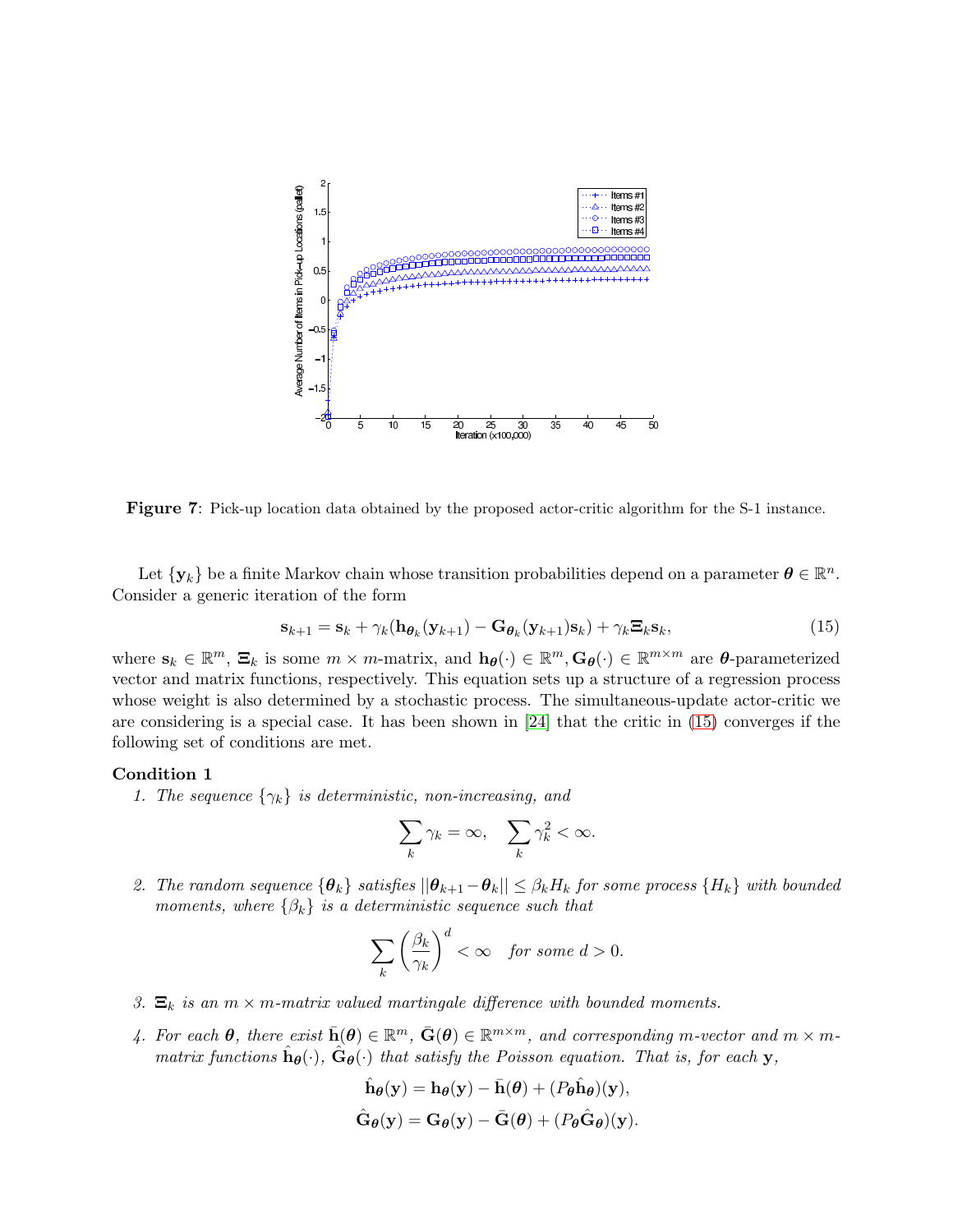

<span id="page-19-0"></span>Figure 8: Depot data obtained by the proposed actor-critic algorithm for the S-1 instance.

- *5. For some constant* C *and for all*  $\boldsymbol{\theta}$ *, we have* max $(||\bar{\mathbf{h}}(\boldsymbol{\theta})||, ||\bar{\mathbf{G}}(\boldsymbol{\theta})||) \leq C$ .
- *6. For any*  $d > 0$ , there exists  $C_d > 0$  such that  $\sup_k \mathbf{E}[||\mathbf{f}_{\theta_k}(\mathbf{y}_k)||^d] \leq C_d$ , where  $\mathbf{f}_{\theta}(\cdot)$  represents *any of the functions*  $\hat{\mathbf{h}}_{\theta}(\cdot)$ ,  $\mathbf{h}_{\theta}(\cdot)$ ,  $\hat{\mathbf{G}}_{\theta}(\cdot)$  *and*  $\mathbf{G}_{\theta}(\cdot)$ *.*
- *7. For some constant*  $C > 0$  *and for all*  $\theta, \bar{\theta} \in \mathbb{R}^n$ ,  $\max(||\bar{\mathbf{h}}(\theta) \bar{\mathbf{h}}(\bar{\theta})||, ||\bar{\mathbf{G}}(\theta) \bar{\mathbf{G}}(\bar{\theta})||) \leq$  $C||\boldsymbol{\theta}-\bar{\boldsymbol{\theta}}||.$
- 8. There exists a positive measurable function  $C(\cdot)$  such that for every  $d > 0$ ,  $\sup_k \mathbf{E}[C(\mathbf{y}_k)^d] <$  $\infty$ *, and*  $||\mathbf{f}_{\theta}(\mathbf{y}) - \mathbf{f}_{\bar{\theta}}(\mathbf{y})|| \leq C(\mathbf{y}) ||\theta - \bar{\theta}||.$
- *9. There exists*  $a > 0$  *such that for all*  $\mathbf{s} \in \mathbb{R}^m$  *and*  $\boldsymbol{\theta} \in \mathbb{R}^n$

$$
\mathbf{s}'\bar{\mathbf{G}}(\boldsymbol{\theta})\mathbf{s} \geq a||\mathbf{s}||^2.
$$

If these conditions are all met, then

<span id="page-19-1"></span>
$$
\lim_{k\to\infty} \mathbf{s}_k = \bar{\mathbf{G}}(\boldsymbol{\theta}_k)^{-1} \bar{\mathbf{h}}(\boldsymbol{\theta}_k).
$$

For now, let's focus on the first two items of Condition [1.](#page-18-2) For any matrix  $A$  let  $v(A)$  be a column vector that stacks all row vectors of  $A$  (also written as column vectors). Simple algebra suggests that the core iteration of the LSTD critic can be written as [\(15\)](#page-18-1) with

$$
\mathbf{s}_{k} = \begin{bmatrix} M\alpha_{k} \\ \mathbf{b}_{k} \\ \mathbf{v}(\mathbf{A}_{k}) \\ 1 \end{bmatrix}, \quad \mathbf{y}_{k} = (\mathbf{x}_{k}, u_{k}, \mathbf{z}_{k}),
$$

$$
\mathbf{h}_{\theta}(\mathbf{y}) = \begin{bmatrix} Mg(\mathbf{x}, u) \\ g(\mathbf{x}, u)\mathbf{z} \\ \mathbf{v}(\mathbf{z}((P_{\theta}\psi_{\theta}^{\prime})(\mathbf{x}, u) - \psi_{\theta}^{\prime}(\mathbf{x}, u))) \\ 1 \end{bmatrix}, \quad \mathbf{G}_{\theta}(\mathbf{y}) = \begin{bmatrix} 1 & \mathbf{0} & \mathbf{0} & \mathbf{0} \\ \mathbf{z}/M & \mathbf{I} & \mathbf{0} & \mathbf{0} \\ \mathbf{0} & \mathbf{0} & \mathbf{I} & \mathbf{0} \\ \mathbf{0} & \mathbf{0} & \mathbf{0} & \mathbf{1} \end{bmatrix}, \quad (16)
$$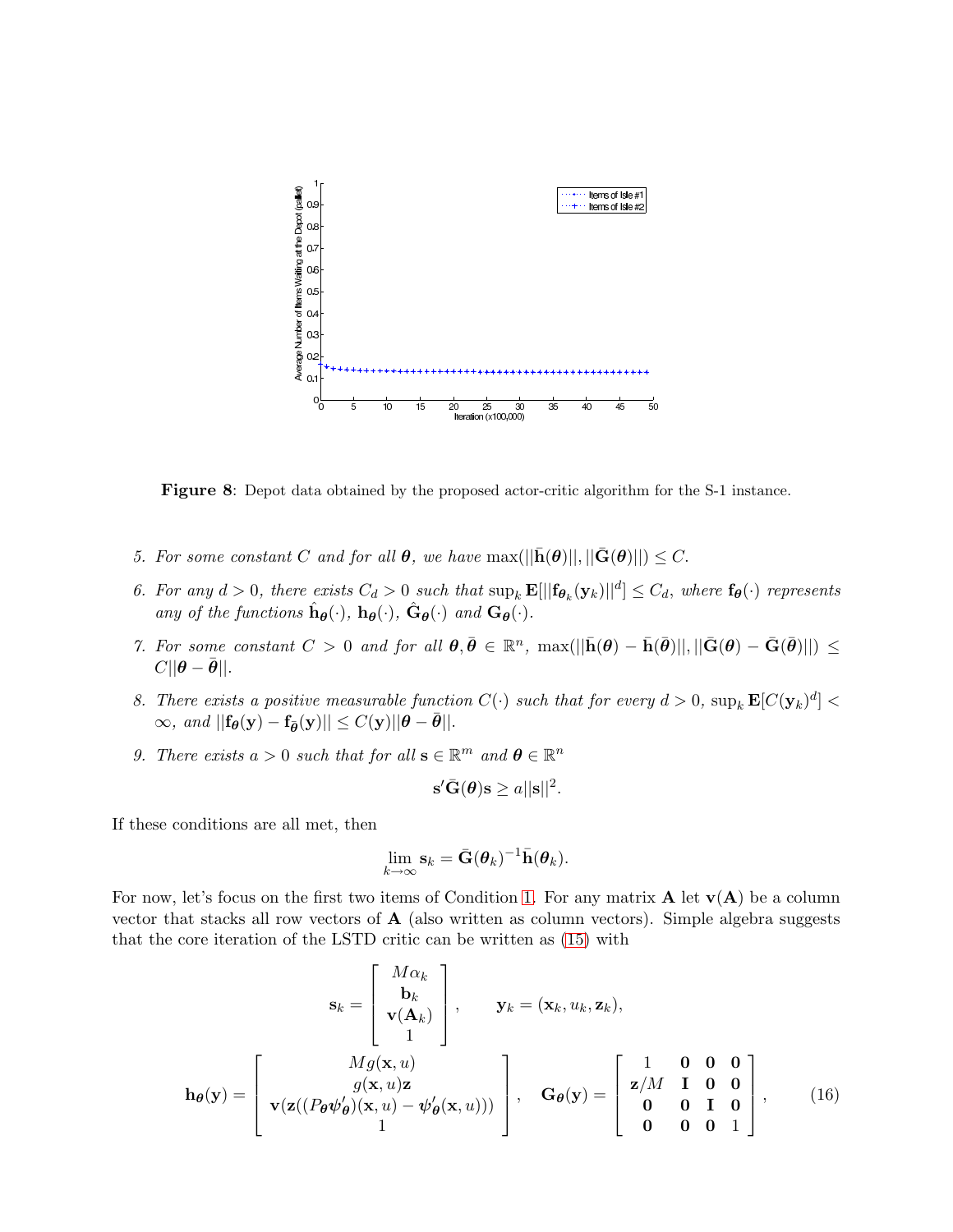

<span id="page-20-0"></span>Figure 9: Delay data obtained by the proposed actor-critic algorithm for the S-1 instance.

$$
\Xi_k = \left[ \begin{array}{cccc} 0 & 0 & 0 & 0 \\ 0 & 0 & 0 & 0 \\ 0 & 0 & 0 & \mathbf{v}(\mathbf{z}_k(\psi_{\theta_k}'(\mathbf{x}_{k+1}, u_{k+1}) - (P_{\theta}\psi_{\theta})'(\mathbf{x}_k, u_k))) \\ 0 & 0 & 0 \end{array} \right]
$$

where  $M$  is an arbitrary (large) positive constant whose role is to facilitate the convergence proof.

<span id="page-20-1"></span>The step-sizes  $\gamma_k$  and  $\beta_k$  in [\(7\)](#page-5-1) and [\(9\)](#page-5-3) correspond exactly to the  $\gamma_k$  and  $\beta_k$  in Condition [1.](#page-18-2)(1) and [1.](#page-18-2)(2), respectively. If the MDP has finite state and action space, then the conditions on  $\{\beta_k\}$ reduce to([\[24\]](#page-24-11))

$$
\sum_{k} \beta_k = \infty, \quad \sum_{k} \beta_k^2 < \infty, \quad \lim_{k \to \infty} \frac{\beta_k}{\gamma_k} = 0,\tag{17}
$$

,

where  $\{\beta_k\}$  is a deterministic and non-increasing sequence. Note that we can use  $\gamma_k = 1/k$  (cf. Condition [1\)](#page-18-2). The following theorem establishes the convergence of the critic.

Lemma A.1 *[Critic Convergence] For the LSTD actor-critic [\(7\)](#page-5-1) and [\(8\)](#page-5-4) with some step-size sequence*  $\{\beta_k\}$  *satisfying* [\(17\)](#page-20-1)*, the sequence*  $s_k$  *is bounded, and* 

<span id="page-20-2"></span>
$$
\lim_{k \to \infty} |\bar{\mathbf{G}}(\boldsymbol{\theta}_k) \mathbf{s}_k - \bar{\mathbf{h}}(\boldsymbol{\theta}_k)| = 0.
$$
\n(18)

**Proof :** To show that [\(15\)](#page-18-1) converges with  $s, y, h_{\theta}(\cdot), G_{\theta}(\cdot)$  and  $\Xi$  substituted by [\(16\)](#page-19-1), the condi-tions [1.](#page-18-2)(1)-(9) should be checked. However, a comparison with the convergence proof for the TD( $\lambda$ ) critic in [\[25\]](#page-25-7) gives a simpler proof. Let

$$
\mathbf{F}_{\theta}(\mathbf{y}) = \mathbf{z}(\psi_{\theta}'(\mathbf{x}, u) - (P_{\theta}\psi_{\theta})'(\mathbf{x}, u)).
$$

While proving the convergence of the TD( $\lambda$ ) critic operating concurrently with the actor, [\[25\]](#page-25-7) showed that

$$
\tilde{\mathbf{h}}_{\boldsymbol{\theta}}(\mathbf{y}) = \begin{bmatrix} Mg(\mathbf{x}, u) \\ g(\mathbf{x}, u)\mathbf{z} \end{bmatrix}, \tilde{\mathbf{G}}_{\boldsymbol{\theta}}(\mathbf{y}) = \begin{bmatrix} 1 & \mathbf{0} \\ \mathbf{z}/M & \mathbf{F}_{\boldsymbol{\theta}}(\mathbf{y}) \end{bmatrix},
$$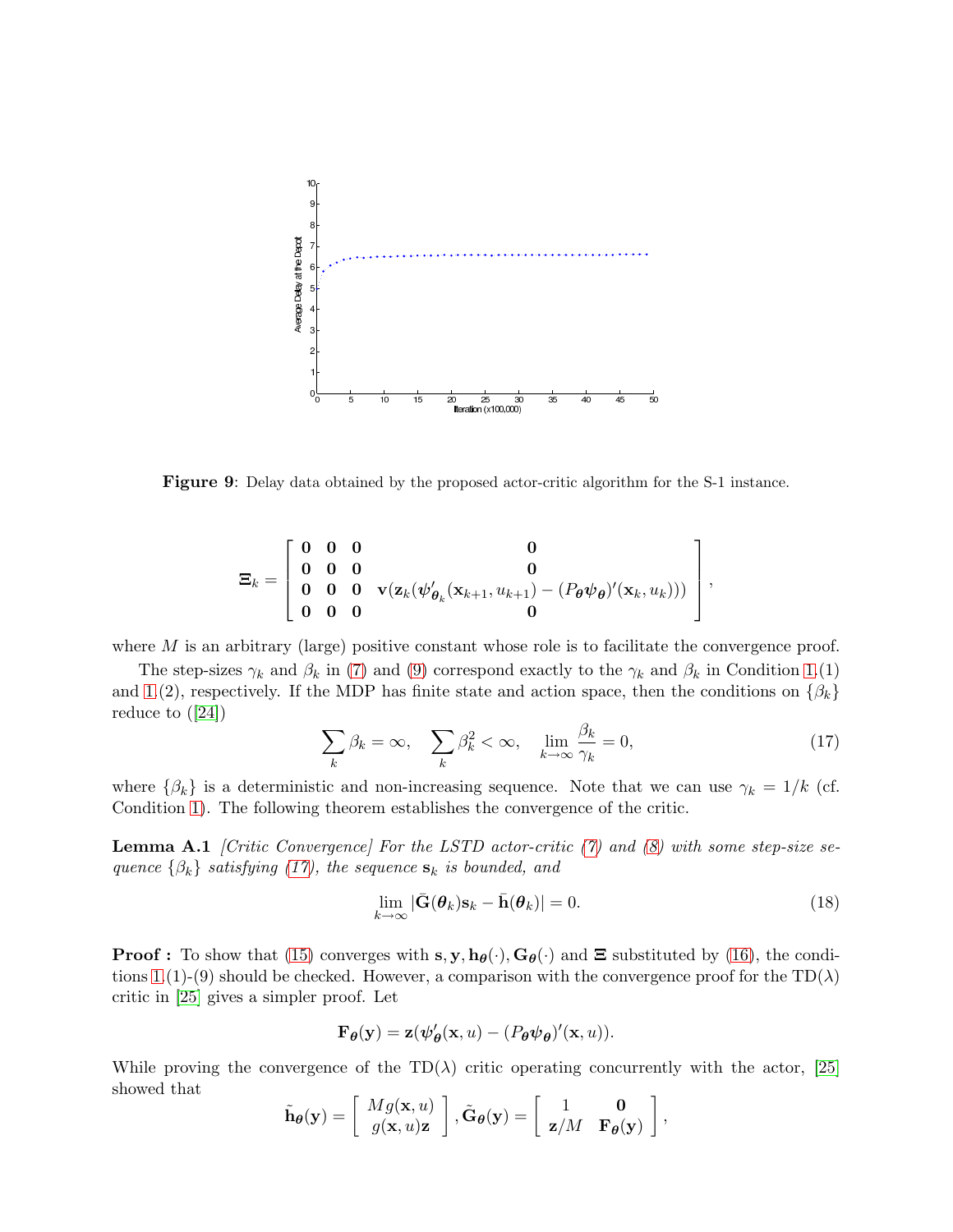

<span id="page-21-0"></span>Figure 10: Results obtained by algorithms for the larger-scale problems.

and

$$
\tilde{\Xi}_k = \left[ \begin{array}{cc} \mathbf{0} & \mathbf{0} \\ \mathbf{0} & \mathbf{z}_k (\boldsymbol{\psi}_{\boldsymbol{\theta}_k}^{\prime}(\mathbf{x}_{k+1}, u_{k+1}) - (P_{\boldsymbol{\theta}} \boldsymbol{\psi}_{\boldsymbol{\theta}})^{\prime}(\mathbf{x}_k, u_k)) \end{array} \right]
$$

satisfy Condition [1.](#page-18-2)(3)[-1\(](#page-18-2)8). In our case,  $(16)$  can be rewritten as

$$
\mathbf{h}_{\theta}(\mathbf{y}) = \begin{bmatrix} \tilde{\mathbf{h}}_{\theta}(\mathbf{y}) \\ -\mathbf{F}_{\theta}(\mathbf{y}) \\ 1 \end{bmatrix}, \ \mathbf{G}_{\theta}(\mathbf{y}) = \begin{bmatrix} 1 & \mathbf{0} & \mathbf{0} \\ \mathbf{z}/M & \mathbf{I} & \mathbf{0} \\ \mathbf{0} & \mathbf{0} & \mathbf{I} \end{bmatrix}, \ \text{and} \ \ \mathbf{\Xi}_{k} = \begin{bmatrix} \tilde{\Xi}_{k} \\ \mathbf{0} \end{bmatrix}.
$$
 (19)

Note that  $h_{\theta}$ ,  $G_{\theta}$  and  $\Xi$  are linear functions of  $\tilde{h}_{\theta}(y)$ ,  $F_{\theta}(y)$ ,  $z$ , and  $\tilde{\Xi}$ , thus share their convergence properties. It is clear then that they also satisfy satisfy Conditions [1.](#page-18-2)(3)[-1\(](#page-18-2)8). So,  $\mathbf{h}_{\theta}(\cdot), \mathbf{G}_{\theta}(\cdot)$  and  $\Xi_k$  also satisfy Condition [1.](#page-18-2)(3)[-1\(](#page-18-2)8). Meanwhile, the step-size  $\{\gamma_k\}$  satisfies Condition 1.(1), and the step-size  $\{\beta_k\}$  satisfies Eq. [\(17\)](#page-20-1) (which is as explained above implies Condition [1.](#page-18-2)(2)). Now, only Condition [1\(](#page-18-2)9) remains to be checked. To that end, note that all diagonal elements of  $G_{\theta}(y)$ equal to one, and the only off-diagonal block is a bounded matrix divided by M. So,  $\mathbf{G}_{\theta}(\mathbf{y})$  is positive definite if  $M$ , which can be set arbitrarily, is large enough. Thus, Condition [1\(](#page-18-2)9) also holds. This proves the convergence.

Last, to show that Equation [\(18\)](#page-20-2) is satisfied, one only needs to invoke the same correspondence and the result in [\[25\]](#page-25-7).

Theorem [3.1](#page-5-2) follows by setting  $\phi_{\theta} = \psi_{\theta}$  and following the proof in Section 6 of [\[25\]](#page-25-7).

П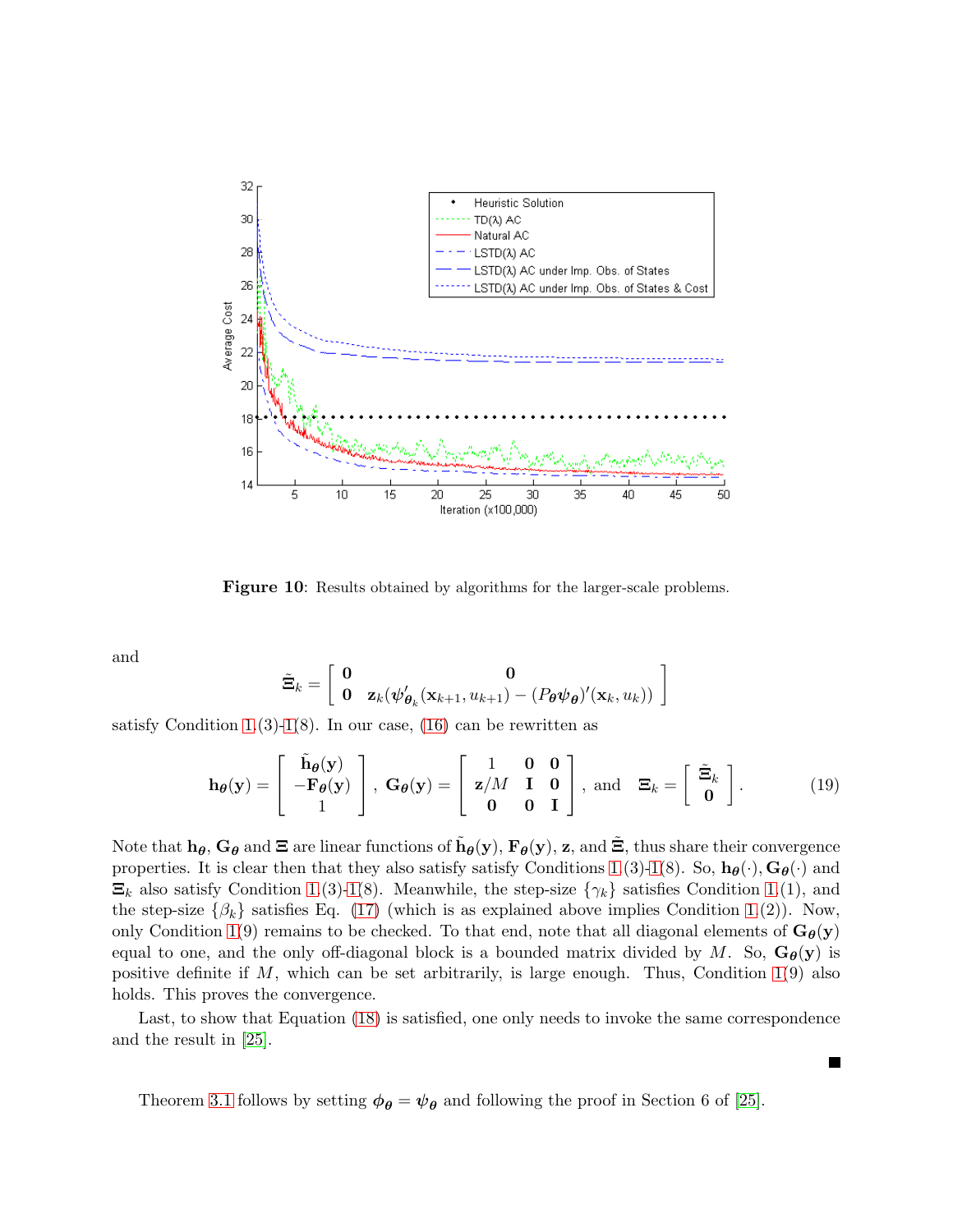## <span id="page-22-0"></span>B Proof of Theorem [4.1](#page-7-1)

Under the ergodicity conditions mentioned earlier,  $\{x_k\}$  and  $\{x_k, u_k\}$  are Markov chains with stationary distributions under any policy  $\theta$ . Let  $\pi_{\theta}(\mathbf{x})$  and  $\eta_{\theta}(\mathbf{x}, u)$  denote the stationary distributions of  $\{x_k\}$  and  $\{x_k, u_k\}$ , respectively. Since the observations are generated directly from  $\{x_k\}$ ,  $\{y_k\}$ and  $\{y_k, u_k\}$  also have stationary distributions (denoted by  $\tilde{\pi}_{\theta}(y)$  and  $\tilde{\eta}_{\theta}(y, u)$ , respectively). The average cost proxy can be rewritten as

$$
\tilde{\alpha}_{\theta} = \sum_{\mathbf{y},u} \left( \sum_{\mathbf{x}} \pi_{\theta}(\mathbf{x}) \mu_{\theta}(u|\mathbf{y}) p(\mathbf{y}|\mathbf{x}) \right) \tilde{g}(\mathbf{y}, u)
$$
\n
$$
= \sum_{\mathbf{y},u,\mathbf{x}} \left( \pi_{\theta}(\mathbf{x}) \mu_{\theta}(u|\mathbf{y}) p(\mathbf{y}|\mathbf{x}) \sum_{l=1}^{M} \sum_{\xi^{(l)}} \nu_{\xi^{(l)}, \mathbf{y}^{(l)}}^{(l)} g_l(\xi^{(l)}) \right) + \sum_{\mathbf{y},u,\mathbf{x}} \pi_{\theta}(\mathbf{x}) \mu_{\theta}(u|\mathbf{y}) p(\mathbf{y}|\mathbf{x}) g_U(u). \tag{20}
$$

Let  $P_{\theta}(u|\mathbf{x}) = \sum_{\mathbf{y}} \mu_{\theta}(u|\mathbf{y}) p(\mathbf{y}|\mathbf{x})$ . Then the second term of Eq. [\(20\)](#page-22-1) reduces to

<span id="page-22-1"></span>
$$
\sum_{u,\mathbf{x}} \pi_{\theta}(\mathbf{x}) P_{\theta}(u|\mathbf{x}) g_U(u) = \sum_{\mathbf{x},u} \eta_{\theta}(\mathbf{x},u) g_U(u),
$$

which is a term readily found in the average true cost. Since  $\sum_{u} \mu_{\theta}(u|\mathbf{y}) = 1$ , the first term of Eq. [\(20\)](#page-22-1) equals

$$
\sum_{\mathbf{y},\mathbf{x}} \left( \pi_{\theta}(\mathbf{x}) p(\mathbf{y}|\mathbf{x}) \sum_{l=1}^{M} \sum_{\xi^{(l)}} \nu_{\xi^{(l)},\mathbf{y}^{(l)}}^{(l)} g_l(\xi^{(l)}) \right)
$$
\n
$$
= \sum_{\mathbf{x},\mathbf{y}^{(1)},\dots,\mathbf{y}^{(M)}} \left( \pi_{\theta}(\mathbf{x}) \cdot \left( \prod_{m=1}^{M} p(\mathbf{y}^{(m)}|\mathbf{x}) \right) \cdot \sum_{l=1}^{M} \sum_{\xi^{(l)}} \nu_{\xi^{(l)},\mathbf{y}^{(l)}}^{(l)} g_l(\xi^{(l)}) \right)
$$
\n
$$
= \sum_{\mathbf{x}} \left( \pi_{\theta}(\mathbf{x}) \sum_{l=1}^{M} \sum_{\mathbf{y}^{(1)},\dots,\mathbf{y}^{(M)}} \left( \left( \prod_{m=1}^{M} p(\mathbf{y}^{(m)}|\mathbf{x}) \right) \cdot \sum_{\xi^{(l)}} \nu_{\xi^{(l)},\mathbf{y}^{(l)}}^{(l)} g_l(\xi^{(l)}) \right) \right). \tag{21}
$$

Note that for the marginal distribution of  $y^{(l)}$  given **x** it holds

<span id="page-22-2"></span>
$$
\sum_{i=1, i \neq l}^{M} \sum_{\mathbf{y}^{(i)}} \left( \prod_{m=1}^{M} p(\mathbf{y}^{(m)}|\mathbf{x}) \right) = p(\mathbf{y}^{(l)}|\mathbf{x}) = p(\mathbf{y}^{(l)}|\mathbf{x}^{(l)}).
$$

The right hand side of Eq. [\(21\)](#page-22-2) becomes

<span id="page-22-3"></span>
$$
\sum_{\mathbf{x}} \left( \pi_{\theta}(\mathbf{x}) \sum_{l=1}^{M} \sum_{\mathbf{y}^{(l)}} p(\mathbf{y}^{(l)} | \mathbf{x}^{(l)}) \sum_{\boldsymbol{\xi}^{(l)}} \nu_{\boldsymbol{\xi}^{(l)}, \mathbf{y}^{(l)}}^{(l)} g_l(\boldsymbol{\xi}^{(l)}) \right)
$$
\n
$$
= \sum_{\mathbf{x}} \left( \pi_{\theta}(\mathbf{x}) \sum_{l=1}^{M} \sum_{\boldsymbol{\xi}^{(l)}} g_l(\boldsymbol{\xi}^{(l)}) \sum_{\mathbf{y}^{(l)}} p(\mathbf{y}^{(l)} | \mathbf{x}^{(l)}) \nu_{\boldsymbol{\xi}^{(l)}, \mathbf{y}^{(l)}}^{(l)} \right).
$$
\n(22)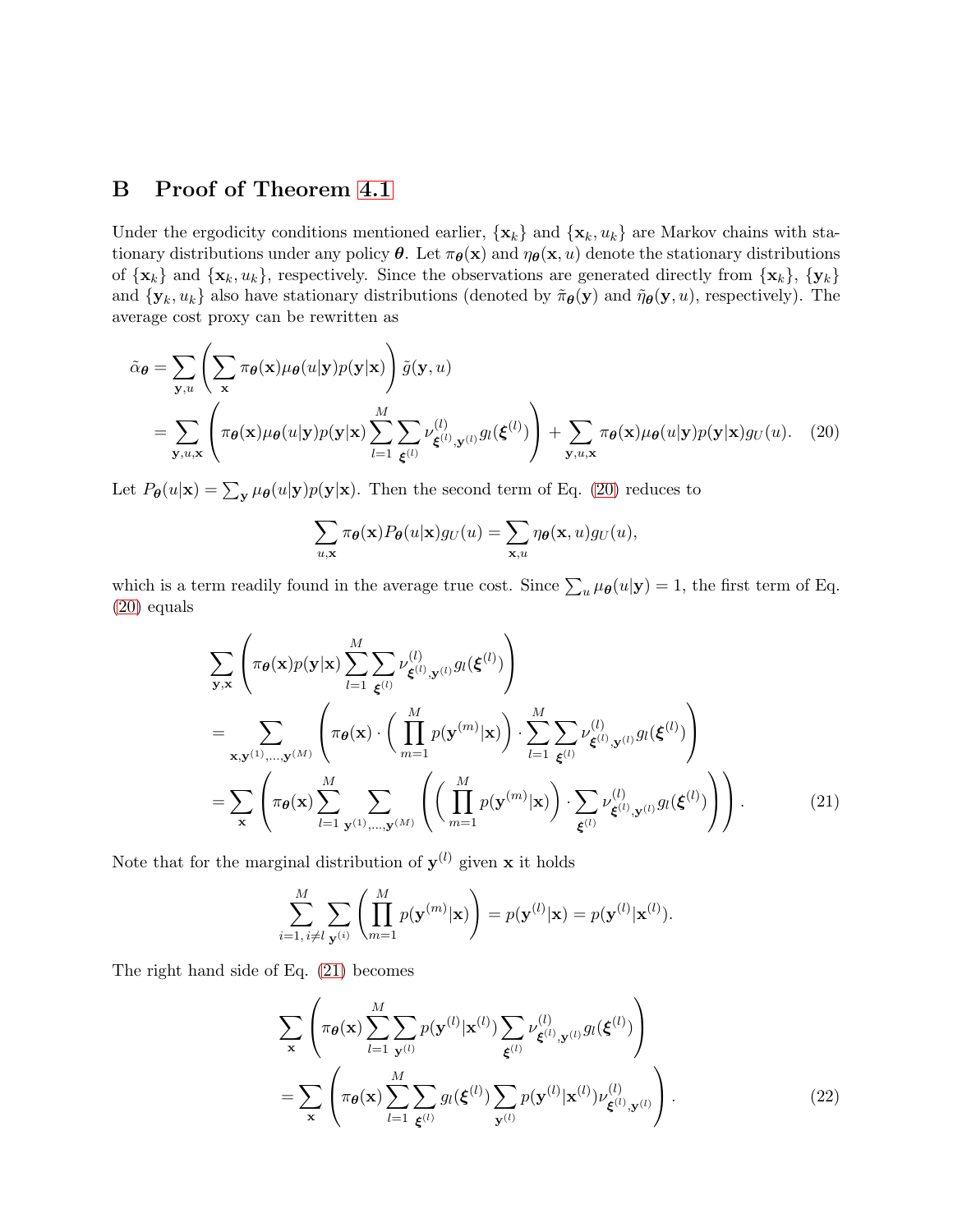From the definition of  $\nu^{(l)}_{\mathbf{x}^{(l)}}$  $\mathbf{x}^{(l)}, \mathbf{y}^{(l)}$ 

$$
\sum_{\mathbf{y}^{(l)}} p(\mathbf{y}^{(l)}|\mathbf{x}^{(l)}) \nu_{\boldsymbol{\xi}^{(l)},\mathbf{y}^{(l)}}^{(l)} = \begin{cases} 1, & \text{if } \boldsymbol{\xi}^{(l)} = \mathbf{x}^{(l)}, \\ 0, & \text{otherwise}, \end{cases}
$$

thus, the right hand side of [\(22\)](#page-22-3) equals

$$
\sum_{\mathbf{x}} \pi_{\theta}(\mathbf{x}) \sum_{l=1}^{M} g_{l}(\mathbf{x}^{(l)}).
$$

Now both terms in Eq. [\(20\)](#page-22-1) have been calculated and we conclude

$$
\tilde{\alpha}_{\theta} = \sum_{\mathbf{x}} \pi_{\theta}(\mathbf{x}) \sum_{l=1}^{M} g_{l}(\mathbf{x}^{(l)}) + \sum_{\mathbf{x}, u} \eta_{\theta}(\mathbf{x}, u) g_{U}(u)
$$

$$
= \sum_{\mathbf{x}, u} \eta_{\theta}(\mathbf{x}, u) g(\mathbf{x}, u) = \bar{\alpha}_{\theta}.
$$

## <span id="page-23-5"></span>References

- <span id="page-23-7"></span>[1] D. Aberdeen. *Policy-Gradient Algorithms for Partially Observable Markov Decision Processes*. PhD thesis, The Australian National University, 2003.
- <span id="page-23-6"></span>[2] D. Aberdeen and J. Baxter. Internal state policy-gradient algorithms for infinite-horizon POMDPs. Technical report, RSISE, Australian National University, 2002.
- [3] J. Bai, J. Dongarra, A. Ruhe, and H. van der Vorst. Templates for the solution of algebraic eigenvalue problems: A practical guide. In *Society for Industrial and Applied Mathematics*, 2000.
- <span id="page-23-3"></span><span id="page-23-0"></span>[4] A. Barto, R. Sutton, and C. Anderson. Neuron like elements that can solve difficult learning control problems. *IEEE Transaction on Systems, Man and Cybernetics*, 13, 1983.
- [5] J. Baxter and P. Bartlett. Reinforcement learning in POMDP's via direct gradient ascent. In *Proceedings of the Seventeenth International Conference on Machine Learning*, pages 41–48, 2000.
- <span id="page-23-4"></span>[6] J. Baxter and P. L. Bartlett. Infinite-horizon policy-gradient estimation. *Journal of Artificial Intelligence Research*, 15:319–350, 2001.
- <span id="page-23-1"></span>[7] H. Berenji and D. Vengerov. A convergent actorcritic-based frl algorithm with application to power management of wireless transmitters. *IEEE Transactions on Fuzzy Systems*, 11(4):478– 485, 2003.
- <span id="page-23-2"></span>[8] D. Bertsekas and S. Ioffe. Temporal differences-based policy iteration and applications in neuro-dynamic programming. Technical Report 2349, LIDS REPORT, 1996. MIT.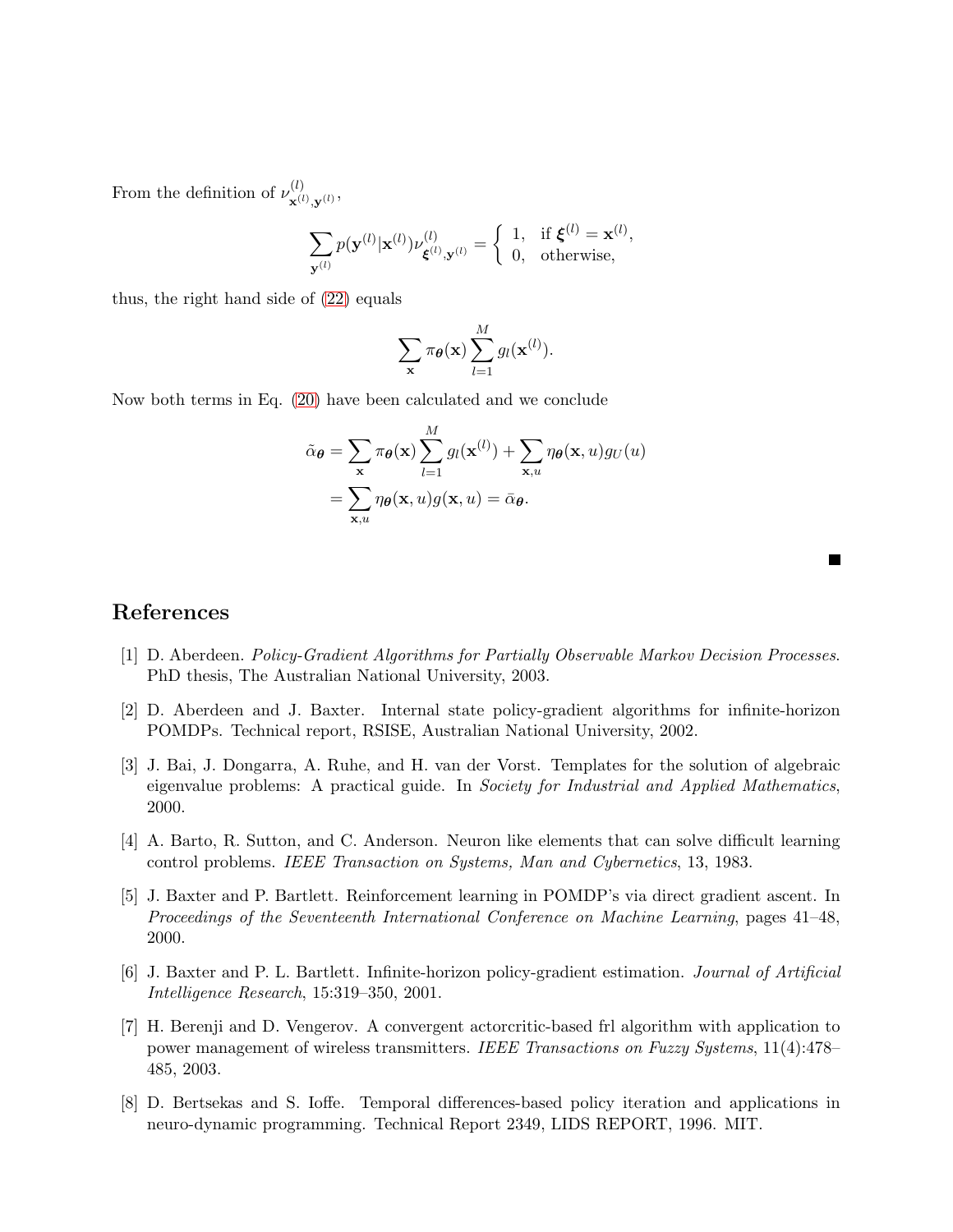- <span id="page-24-8"></span>[9] D. P. Bertsekas, V. Borkar, and A. Nedic. Improved temporal difference methods with linear function approximation. In A. Barto, W. Powell, and J. Si (Eds.), editors, *Learning and Approximate Dynamic Programming*, pages 231–255. IEEE Press, 2004.
- <span id="page-24-2"></span><span id="page-24-1"></span>[10] D.P. Bertsekas and J.N. Tsitsiklis. *Neuro-Dynamic Programming*. Athena Scientific, Belmont, MA, 1996.
- [11] S. Bhatnagar, R. Sutton, M. Ghavamzadeh, and M. Lee. Incremental natural actor-critic algorithms. In *Advances in Neural Information Processing Systems*, volume 20, pages 105– 112, 2008.
- <span id="page-24-3"></span>[12] V. Borkar. An actor-critic algorithm for constrained Markov decision processes. *Systems and Control Letters*, 54:207–213, 2005.
- <span id="page-24-14"></span><span id="page-24-9"></span>[13] J. Boyan. Least-squares temporal difference learning. In *Proceeding of the 16th International Conference on Machine Learning*, 1999.
- <span id="page-24-10"></span>[14] S. Boyd and L. Vandenberghe. *Convex Optimization*. Cambridge University Press, 2004.
- <span id="page-24-13"></span>[15] S. Bradtke and A. Barto. Linear least-squares algorithms for temporal difference learning. *Machine Learning*, 22(2):33–57, 1996.
- <span id="page-24-0"></span>[16] A. Cassandra. A survey of POMDPs applications. In *American Association for Artificial Intelligence Symposium*, 1998.
- <span id="page-24-4"></span>[17] H. Chang, M. Fu, J. Hu, and S. Marcus. *Simulation-based Algorithms for Markov Decision Processes (Communications and Control Engineering)*. Springer-Verlag, New York, 2007.
- <span id="page-24-15"></span>[18] R. Crites and A. Barto. An actor/critic algorithm that is equivalent to Q-learning. *Advances in Neural Information Processing Systems*, 7:401–408, 1994.
- <span id="page-24-7"></span>[19] J. Dongarra. Sparse matrix storage formats. In *Templates for the Solution of Algebraic Eigenvalue Problems: A Practical Guide*. SIAM, 2000.
- [20] G. Gajjar, S. Khaparde, P. Nagaraju, and S. Soman. Application of actor-critic learning algorithm for optimal bidding problem of a GenCo. *IEEE Transactions on Power Engineering Review*, 18(1):11–18, 2003.
- <span id="page-24-5"></span>[21] M. Ghavamzadeh and Y. Engel. Bayesian actor-critic algorithms. In *ACM International Conference Proceeding Series*, volume 227, pages 297–304, 2007.
- <span id="page-24-12"></span>[22] T. Jaakkola, S. Singh, and M. Jordan. Reinforcement learning algorithm for partially observable Markov decision problems. *Advances in Neural Information Processing Systems*, 7, 1995.
- <span id="page-24-6"></span>[23] M. Khamassi, L. Lachze, B. Girard, A. Berthoz, and A. Guillot. Actor-critic models of reinforcement learning in the basal ganglia: From natural to artificial rats. *Adaptive Behavior*, 13(2):131–148, 2005.
- <span id="page-24-11"></span>[24] V. Konda. *Actor-critic Algorithms*. PhD thesis, MIT, Cambridge, MA, 2002.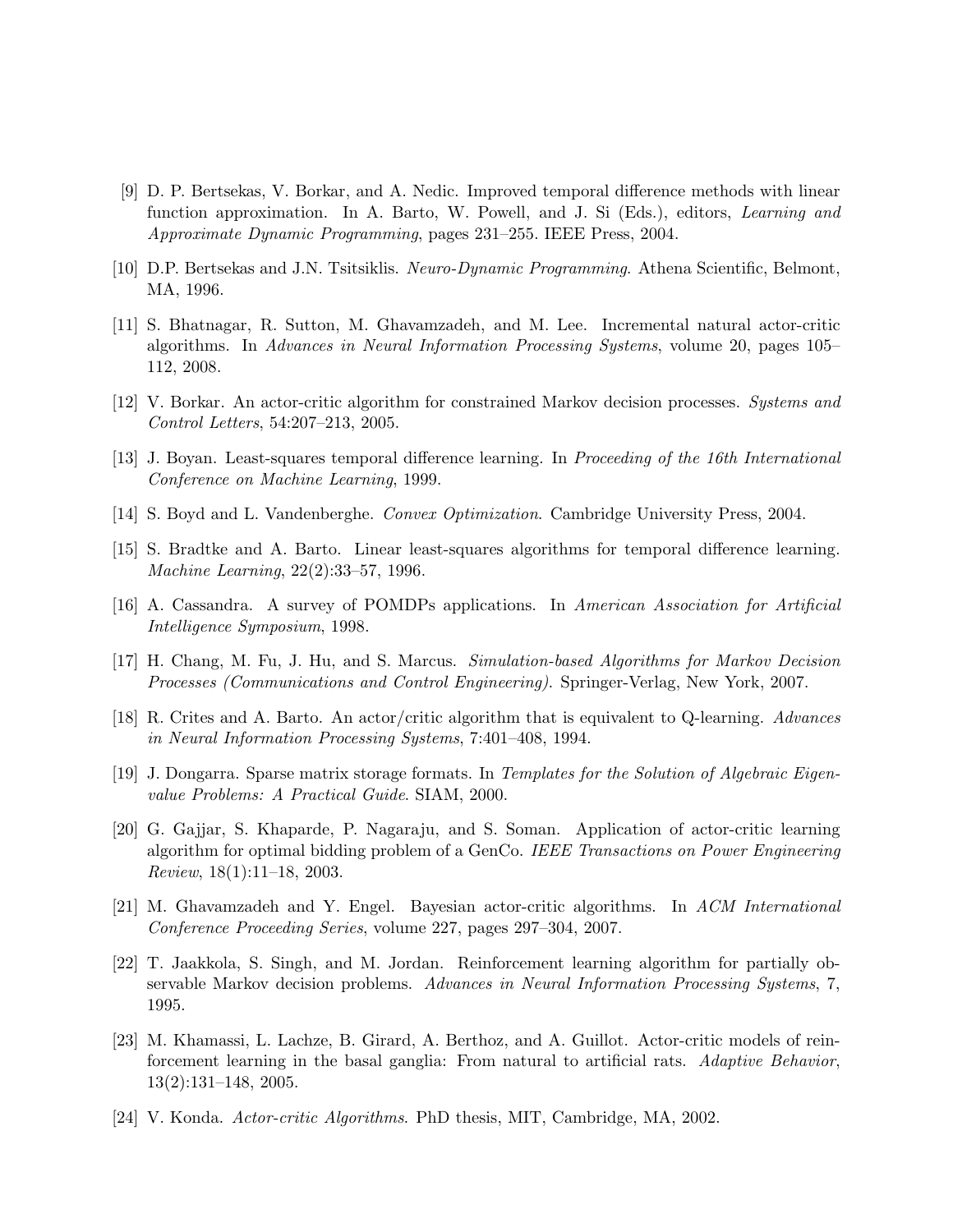- <span id="page-25-11"></span><span id="page-25-7"></span>[25] V. Konda and J. Tsitsiklis. On actor-critic algorithms. *SIAM Journal on Control and Optimization*, 42(4):1143–1166, 2003.
- [26] F. Melo and M. Ribeiro. Convergence of classical reinforcement learning algorithms and partial observability. Technical report, Technical Report, 2006.
- <span id="page-25-2"></span>[27] E. Mizutani and S. Dreyfus. Two stochastic dynamic programming problems by model-free actor-critic recurrent-network learning in non-Markovian settings. In *Proceeding of IEEE International Joint Conference on Neural Networks*, volume 2, pages 1079–1084, 2004.
- <span id="page-25-8"></span>[28] A. Nedic and D. Bertsekas. Least squares policy evaluation algorithms with linear function approximation. *Discrete Event Dynamic Systems: Theory and Applications*, 13:79–110, 2003.
- <span id="page-25-3"></span>[29] C. Niedzwiedz, I. Elhanany, Z. Liu, and S. Livingston. A consolidated actor-critic model with function approximation for high-dimensional POMDPs. In *AAAI 2008 workshop for Advancement in POMDP Solvers (part of the AAAI 2008 Conference)*, Chicago, 2008.
- <span id="page-25-15"></span>[30] I. Ch. Paschalidis, K. Li, R. Moazzez-Estanjini, Y. Lin, and D. Guo. Intelligent forklift dispatching in warehouses using a sensor network. In *Proceedings of the 17th Mediterranean Conference on Control and Automation (MED 09)*, pages 112–114, Thessaloniki, Greece, June 24–26 2009.
- <span id="page-25-5"></span>[31] J. Peters and S. Schaal. Policy gradient methods for robotics. In *Proceedings of the 2006 IEEE/RSJ International Conference on Intelligent Robots and Systems*, 2006.
- <span id="page-25-10"></span><span id="page-25-0"></span>[32] J. Peters and S. Schaal. Natural actor-critic. *Neurocomputing*, 71:1180–1190, 2008.
- <span id="page-25-9"></span>[33] W.B. Powell. *Approximate Dynamic Programming*. John Wiley and Sons, 2007.
- [34] M.L. Puterman. *Markov Decision Processes: Discrete Stochastic Dynamic Programming*. John Wiley & Sons, Inc. New York, NY, USA, 1994.
- <span id="page-25-4"></span>[35] M. Rosenstein and A. Barto. Supervised actor-critic reinforcement learning. In J. Si, A. Barto, W. Powell, and D. Wunsch, editors, *Learning and Approximate Dynamic Programming: Scaling Up to the Real World*, pages 359–380. John Wiley and Sons, Inc., New York, 2004.
- <span id="page-25-14"></span>[36] Y. Saad. Krylov subspace methods on supercomputers. *SIAM Journal on Scientific and Statistical Computing*, 1989.
- <span id="page-25-6"></span>[37] K. Samejima and T. Omori. Adaptive internal state space construction method for reinforcement learning of a real-world agent. *Neural Networks*, 12:1143–1155, 1999.
- <span id="page-25-12"></span>[38] S. Singh, T. Jaakkola, and M. Jordan. Learning without state-estimation in partially observable Markovian decision processes. In *Proceedings of the Eleventh International Conference on Machine Learning*, 1994.
- <span id="page-25-13"></span><span id="page-25-1"></span>[39] R. Sutton and A. Barto. *Reinforcement Learning: An Introduction*. MIT Press, 1998.
- [40] H. Yu. A function approximation approach to estimation of policy gradient for POMDP with structured policies. In *Proceedings of the 21st Conference on Uncertainty in Artificial Intelligence*, 2005.